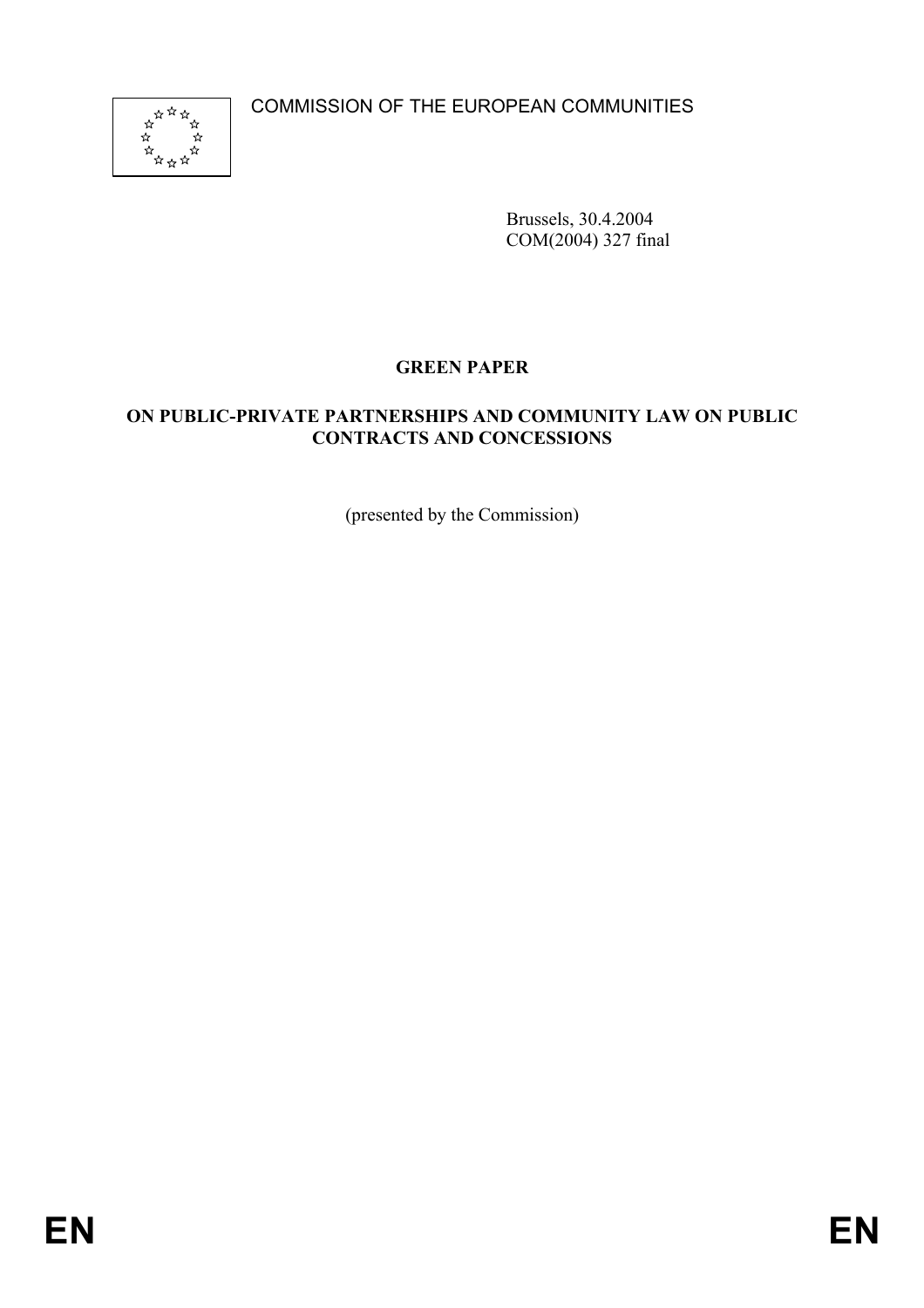# **TABLE OF CONTENTS**

| $\mathcal{I}$ .       | The development of the public-private partnership: findings and challenges 3             |
|-----------------------|------------------------------------------------------------------------------------------|
| 1.1.                  |                                                                                          |
| 1.2                   | The challenge for the Internal Market: to facilitate the development of PPPs under       |
| 1.3.                  |                                                                                          |
| 2.                    | Purely contractual PPPs and Community law on public contracts and concessions 8          |
| 2.1.                  |                                                                                          |
| 2.1.1.                | Purely contractual partnership: act of award designated a a"public contract" 9           |
| 2.1.2.                | Purely contractual partnership: act of award designated as a "concession"  11            |
| 2.2.                  | Specific questions relating to the selection of an economic operator in the framework    |
| 2.3.                  |                                                                                          |
| 2.3.1.                |                                                                                          |
| 2.3.2.                |                                                                                          |
| 3 <sub>1</sub>        | Institutionalised PPPs and the community law on public contracts and concessions         |
| 3.1.                  | Partnership involving the creation of an ad hoc entity held jointly by the public sector |
| 3.2.                  |                                                                                          |
| $\mathcal{A}_{\cdot}$ |                                                                                          |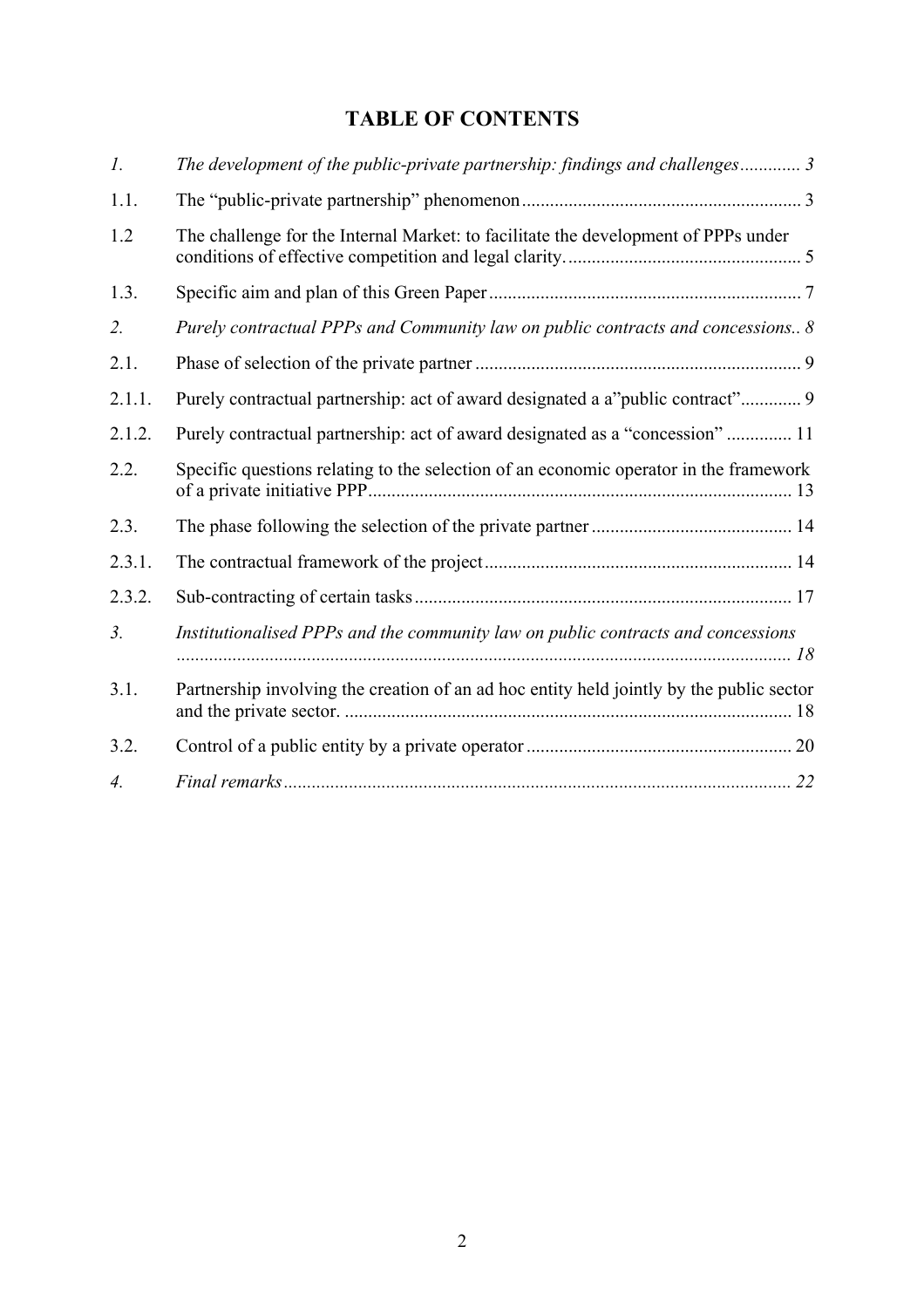#### **1. DEVELOPMENT OF THE PUBLIC-PRIVATE PARTNERSHIP: FACTS AND CHALLENGES**

#### **1.1. The "public-private partnership" phenomenon**

- 1. The term public-private partnership ("PPP") is not defined at Community level. In general, the term refers to forms of cooperation between public authorities and the world of business which aim to ensure the funding, construction, renovation, management or maintenance of an infrastructure or the provision of a service.
- 2. The following elements normally characterise PPPs:
	- The relatively long duration of the relationship, involving cooperation between the public partner and the private partner on different aspects of a planned project.
	- The method of funding the project, in part from the private sector, sometimes by means of complex arrangements between the various players. Nonetheless, public funds - in some cases rather substantial - may be added to the private funds.
	- The important role of the economic operator, who participates at different stages in the project (design, completion, implementation, funding). The public partner concentrates primarily on defining the objectives to be attained in terms of public interest, quality of services provided and pricing policy, and it takes responsibility for monitoring compliance with these objectives.
	- The distribution of risks between the public partner and the private partner, to whom the risks generally borne by the public sector are transferred. However, a PPP does not necessarily mean that the private partner assumes all the risks, or even the major share of the risks linked to the project. The precise distribution of risk is determined case by case, according to the respective ability of the parties concerned to assess, control and cope with this risk.
- 3. During the last decade, the PPP phenomenon developed in many fields falling within the scope of the public sector. Various factors explain the increased recourse to PPPs. In view of the budget constraints confronting Member States, it meets a need for private funding for the public sector. Another explanation is the desire to benefit more in public life from the know-how and working methods of the private sector. The development of the PPP is also part of the more general change in the role of the State in the economy, moving from a role of direct operator to one of organiser, regulator and controller.
- 4. The public authorities of Member States often have recourse to PPP arrangements to undertake infrastructure projects, in particular in sectors such as transport, public health, education and national security. At European level, it was recognised that recourse to PPPs could help to put in place trans-European transport networks, which had fallen very much behind schedule, mainly owing to a lack of funding.<sup>1</sup> As part of the Initiative for Growth, the Council has approved a series of measures designed to

<sup>1</sup> See Communication from the Commission of 23 April 2003 "Developing the trans-European transport network: innovative funding solutions - interoperability of electronic toll collection systems", COM (2003) 132, and the Report of the high-level group on the trans-European transport network of 27 June 2003.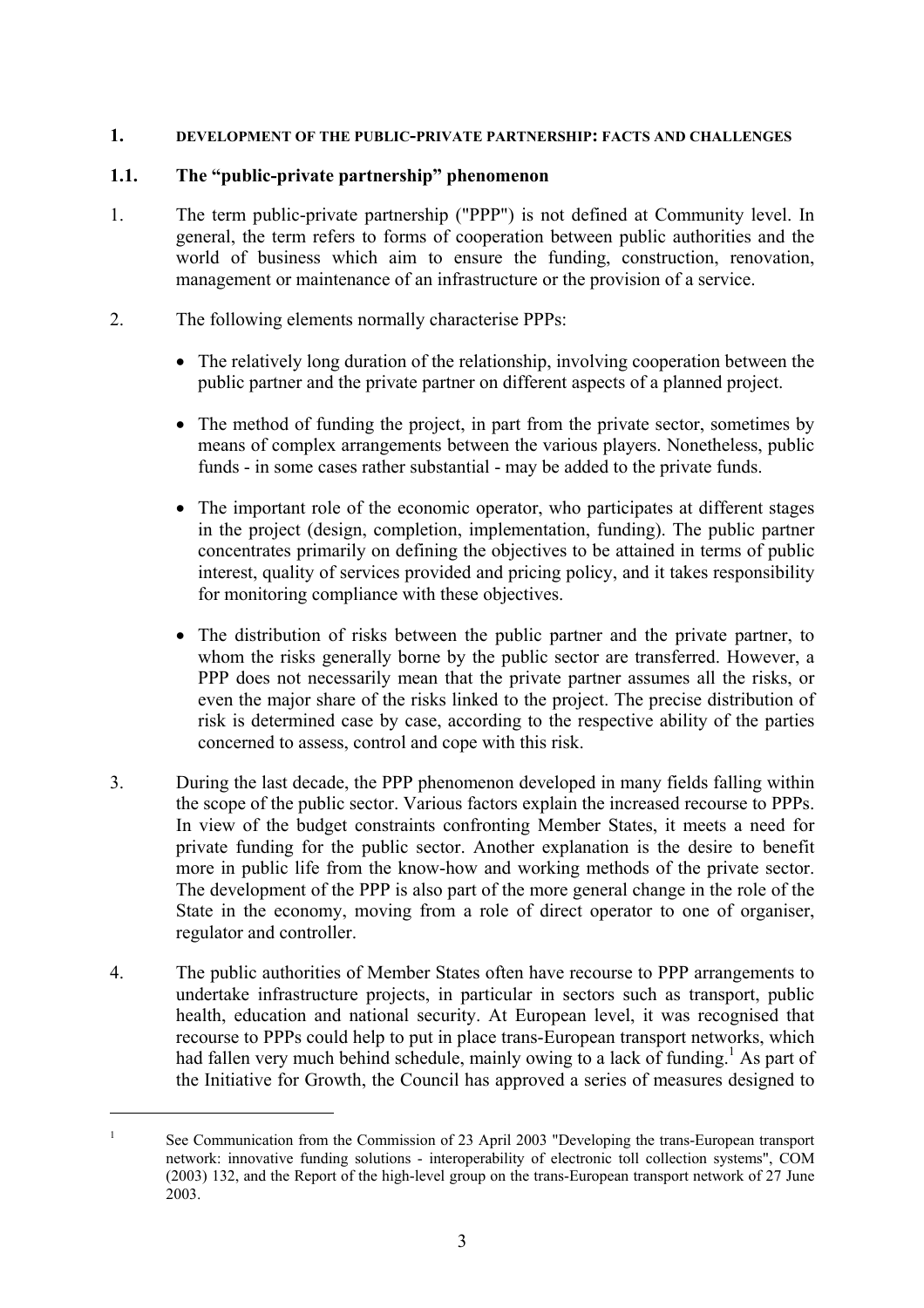increase investment in the infrastructure of the trans-European transport network and also in the fields of innovation, research and development, mainly through forms of  $PPPs.<sup>2</sup>$ 

- 5. However, while it is true that cooperation between the public and private sectors can offer micro-economic benefits permitting execution of a project that provides value for money and meets public interest objectives, recourse to PPPs cannot be presented as a miracle solution for a public sector facing budget constraints.<sup>3</sup> Experience shows that, for each project, it is necessary to assess whether the partnership option offers real value added compared with other options, such as the conclusion of a more traditional contract<sup>4</sup>
- 6. The Commission also notes with interest that some Member States and accession countries have created tools to coordinate and promote PPPs, aimed, *inter alia*, at disseminating "good practice" for PPPs at national or at European level. These tools aim to make related expertise mutually available (for example the Tasks forces in the United Kingdom or in Italy) and thus advise users about the different forms of PPP and their stages, such as initial conception, how to choose a private partner, the best allocation of risks, the choice of contractual clauses or even the integration of community financing.
- 7. Public authorities have also set up partnership structures with the private sector to administer public services, particularly at local level. Public services concerned with waste management or water or energy distribution are thus increasingly being entrusted to businesses, which can be public, private, or a combination thereof. The Green Paper on services of general interest points out in this context that when a public authority decides to award the management of a service to a third party, it is bound to comply with the rules on public contracts and concessions, even if this service is deemed to be of general interest.<sup>5</sup> The European Parliament also recognised that compliance with these rules can be "an effective instrument for preventing restrictions of competition, while at the same time permitting State authorities themselves to define and monitor the conditions regarding quality, availability and environmental requirements."<sup>6</sup>

<sup>2</sup>  $\frac{2}{3}$  Conclusions of the Presidency, Brussels European Council, 12 December 2003.

Eurostat, the Statistical Office of the European Communities, has on the 11th of February 2004 (cf. press release STAT/04/18) taken a decision on the accounting treatment in national accounts of contracts undertaken by government units in the framework of partnerships with non-government units. The decision specifies the impact on government deficit/surplus and debt. Eurostat recommends that the assets involved in a public-private partnership should be classified as non-government assets, and therefore recorded off balance sheet for government, if both of the following conditions are met: 1. the private partner bears the construction risk, and 2. the private partner bears at least one of either  $a$ vailability or demand risk.

See Communication from the Commission to the Council and to the Parliament " Public finances in EMU 2003", published in the European Economy No  $3/2003$  (COM (2003) 283 final).

COM (2003)270 final. See, for the text of the Green Paper and the contributions, http://europa.eu.int/comm.secretariat\_general/services\_general\_interest. 6

Resolution of the European Parliament on the Green Paper on services of general interest, adopted on 14 January 2004.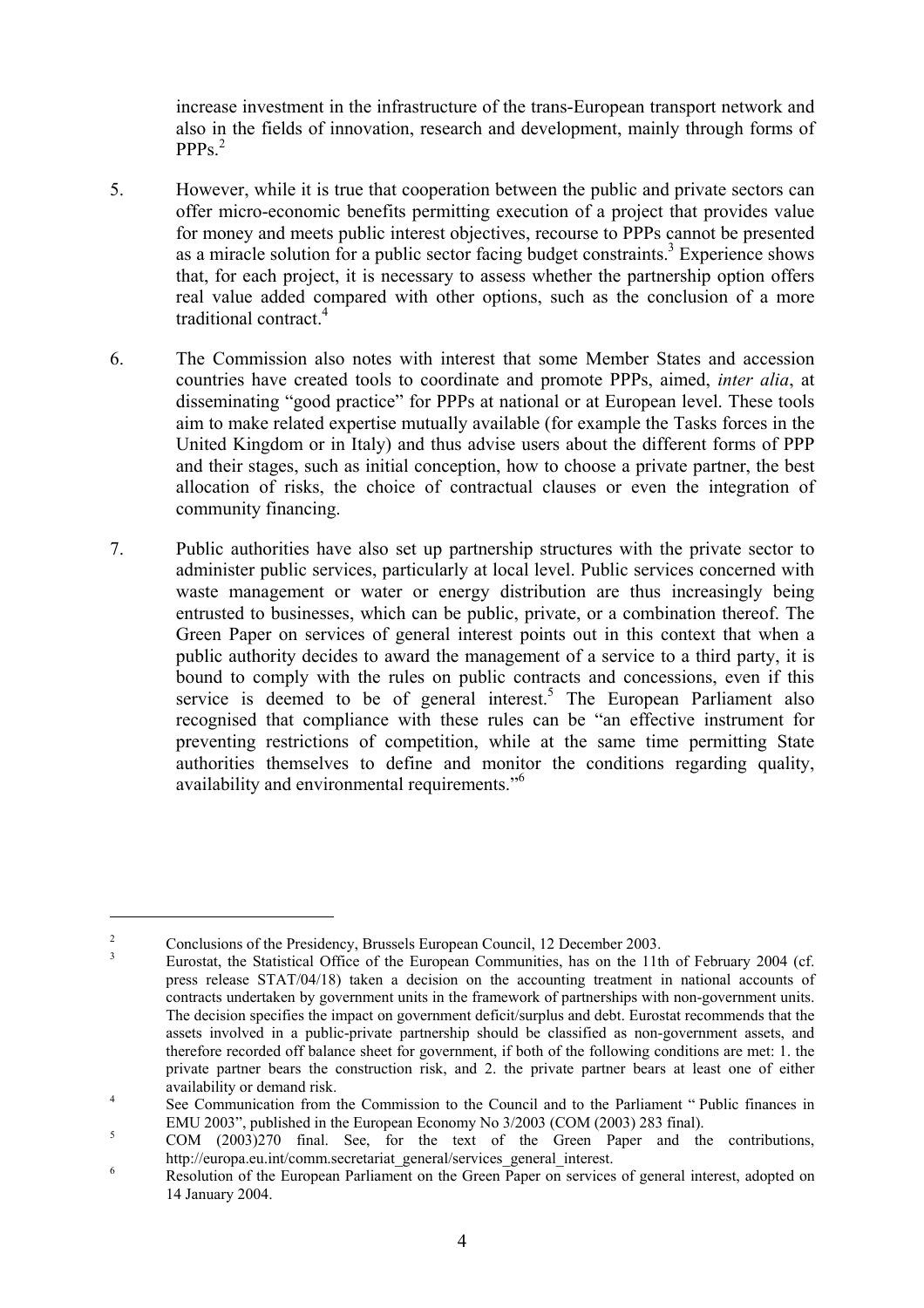#### **1.2 The challenge for the Internal Market: to facilitate the development of PPPs under conditions of effective competition and legal clarity.**

- 8. This Green Paper discusses the phenomenon of PPPs from the perspective of Community legislation on public contracts and concessions. Community law does not lay down any special rules covering the phenomenon of PPPs. It nonetheless remains true that any act, whether it be contractual or unilateral, whereby a public entity entrusts the provision of an economic activity to a third party must be examined in the light of the rules and principles resulting from the Treaty, particularly as regards the principles of freedom of establishment and freedom to provide services (Articles 43 and 49 of the EC Treaty)7, which encompass in particular the principles of transparency, equality of treatment, proportionality and mutual recognition.<sup>8</sup> Moreover, detailed provisions apply in the cases covered by the Directives relating to the coordination of procedures for the award of public contracts.<sup>9 10</sup> These Directives are thus "essentially aimed at protecting the interests" of traders established in a Member State who wish to offer goods or services to contracting authorities established in another Member State and, to that end, to avoid both the risk of preference being given to national tenderers or applicants whenever a contract is awarded by the contracting authorities and the possibility that a body governed by public law may choose to be guided by considerations other than economic ones."<sup>11</sup> However, the application of the detailed provisions of these Directives is circumscribed by certain assumptions and mainly concerns the award of contracts.
- 9. The rules applicable to the selection of a private partner derive firstly from the definition of the contractual relationship which that party enters into with a

<sup>7</sup> The rules on the internal market, including the rules and principles governing public contracts and concessions, apply to any economic activity, i.e. any activity which consists in providing services, goods, or carrying out works in a market, even if these services, goods or works are intended to provide a "public service', as defined by a Member State.

See Interpretive Communication of the Commission on concessions in Community law, OJ C 121, 29  $\text{April } 2000.$ 

i.e. Directives 92/50/EEC, 93/36/EEC, 93/37/EEC, 93/38/EEC, relating to the coordination of procedures for the award respectively of public service contracts, public supply contracts, public works contracts, and contracts in the water, energy, transport and telecommunications sectors. These Directives will be replaced by Directive 2004/18/EC of the European Parliament and of Council of 31 March 2004 relating to the coordination of procedures for the award of public works, supply and services contracts, and Directive 2004/17/EC of the European Parliament and of the Council of of 31 March 2004 relating to the coordination of procedures for the award of contracts in the water, energy, transport and postal services sectors, which will be published in the near future in the OJ. The [provisional] version of the new Directives may be consulted at the website http://www.europarl.eu.int/code/concluded/default\_2003\_en.htm.<br>Moreover, in certain sectors, and particularly the transport sector, the organisation of a PPP may be

subject to specific sectoral legislation. See Regulation (EEC) No 2408/92 of the Council on access of Community air carriers to intra-Community air routes, Council Regulation (EEC) No 3577/92 applying the principle of freedom to provide services to maritime transport within Member States, Council Regulation (EEC) No 1191/69 on action by Member States concerning the obligations inherent in the concept of a public service in transport by rail, road and inland waterway, as amended by Regulation (EEC) No 1893/91, and the amended proposal for a Regulation of the European Parliament and of the Council on action by Member States concerning public service requirements and the award of public

service contracts in passenger transport by rail, road and inland waterway (COM(2002) 107 final).<br>
11 Joint cases C-285/99 and C-286/99, *Impresa Lombardini v. ANAS*, Judgment of 27 November 2001, paragraph 36 and, to that effect case C-380/98, *University of Cambridge*, ECR I-8035 and case C-19/00, *SIAC construction*, ECR I-7725.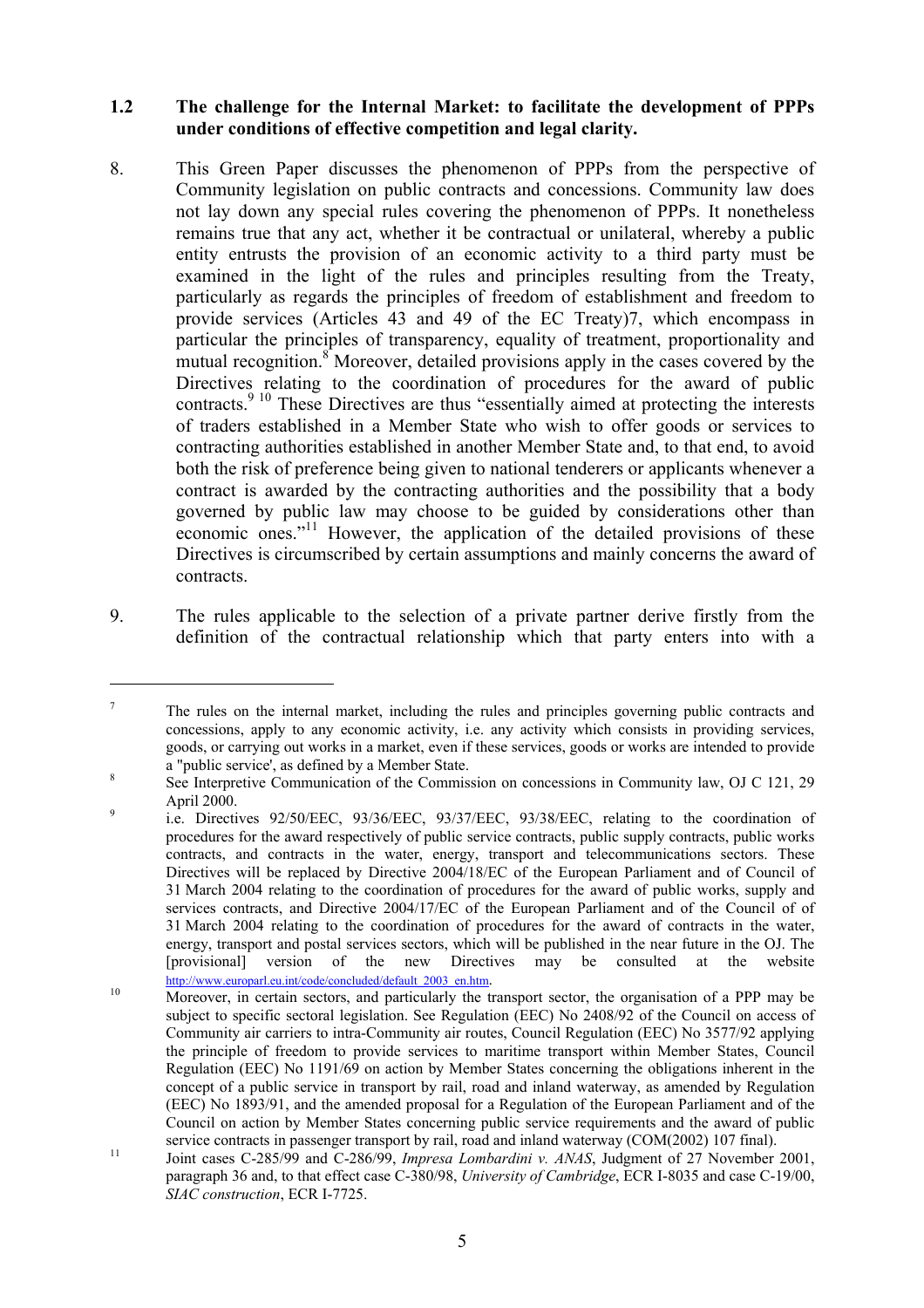contracting body.12 Under Community secondary legislation, any contract for pecuniary interest concluded in writing between a contracting body and an operator, which have as their object the execution of works, the execution of a work or provision of a service, is designated as a "public works or public services contract". The concept of "concession" is defined as a contract of the same type as a public contract except for the fact that the consideration for the works to be carried out or the services to be provided consists either solely in the right to exploit the construction or service, or in this right together with payment.

- 10. The assessment of the elements in these definitions must, in the view of the Court, be made in such a way as to ensure that the Directive is not deprived of practical effect.<sup>13</sup> For example, the formalism attached to the concept of contract under national law cannot be advanced to deprive the Directives of their practical effect. Similarly, the pecuniary nature of the contract in question does not necessarily imply the direct payment of a price by the public partner, but may derive from any other form of economic consideration received by the private partner.
- 11. The contracts denoted as public works or public services contracts, defined as having priority,<sup>14</sup> are subject to the detailed provisions of Community Directives. The concessions of so-called "non-priority" works and public services contracts are governed only by some sparse provisions of secondary legislation. Lastly, some projects, and in particular services concessions, fall completely outside the scope of secondary legislation. The same is true of any assignment awarded in the form of a unilateral act.
- 12. The legislative framework governing the choice of private partner has thus been the subject of Community coordination at several levels and degrees of intensity, with a wide variety of approaches persisting at national level, even though any project involving the award of tasks to a third party is governed by a minimum base of principles deriving from Articles 43 to 49 of the EC Treaty.
- 13. The Commission has already taken initiatives under public procurement law to deal with the PPP phenomenon. In 2000 it published an Interpretive Communication on concessions and Community public procurement law,<sup>15</sup> in which it defined, on the basis of the rules and principles derived from the Treaty and applicable secondary legislation, the outlines of the concept of concession in Community law and the obligations incumbent on the public authorities when selecting the economic operators to whom the concessions are granted. In addition, the new Directives of the European Parliament and the Council designed to modernise and simplify the Community legislative framework, establish an innovative award procedure, designed principally to meet the specific features of the award of "particularly

 $12$  In PPPs, the public partners are primarily national, regional or local authorities. They may also be public law bodies created to fulfil general interest tasks under State control, or certain network system operators. To simplify matters, the term "contracting body" will be used in this document to designate all of these agencies. Thus this term covers "contracting authorities" within the meaning of Directives 92/50/EEC, 93/36/EEC, 93/37/EEC and 2004/18/EC and the contracting entities of the type "public authorities" and "public undertakings" within the meaning of Directives 93/38/EEC and 2004/17/EC.

authorities" and "public undertakings" within the meaning of Directives 93/38/EEC and 2004/17/EC.<br>13 Judgment of the Court of 12 July 2001, Case C-399/98, *Scala*, ECR I-5409, see in particular points 53 to 55.<br>
14 i.e. those listed in Annex IA of Directive 92/50/EEC or Annex XVIA of Directive 93/38/EEC.<br>
15 Interpretative Communication on concessions under Community law, OJ C 121, 29 April 2000.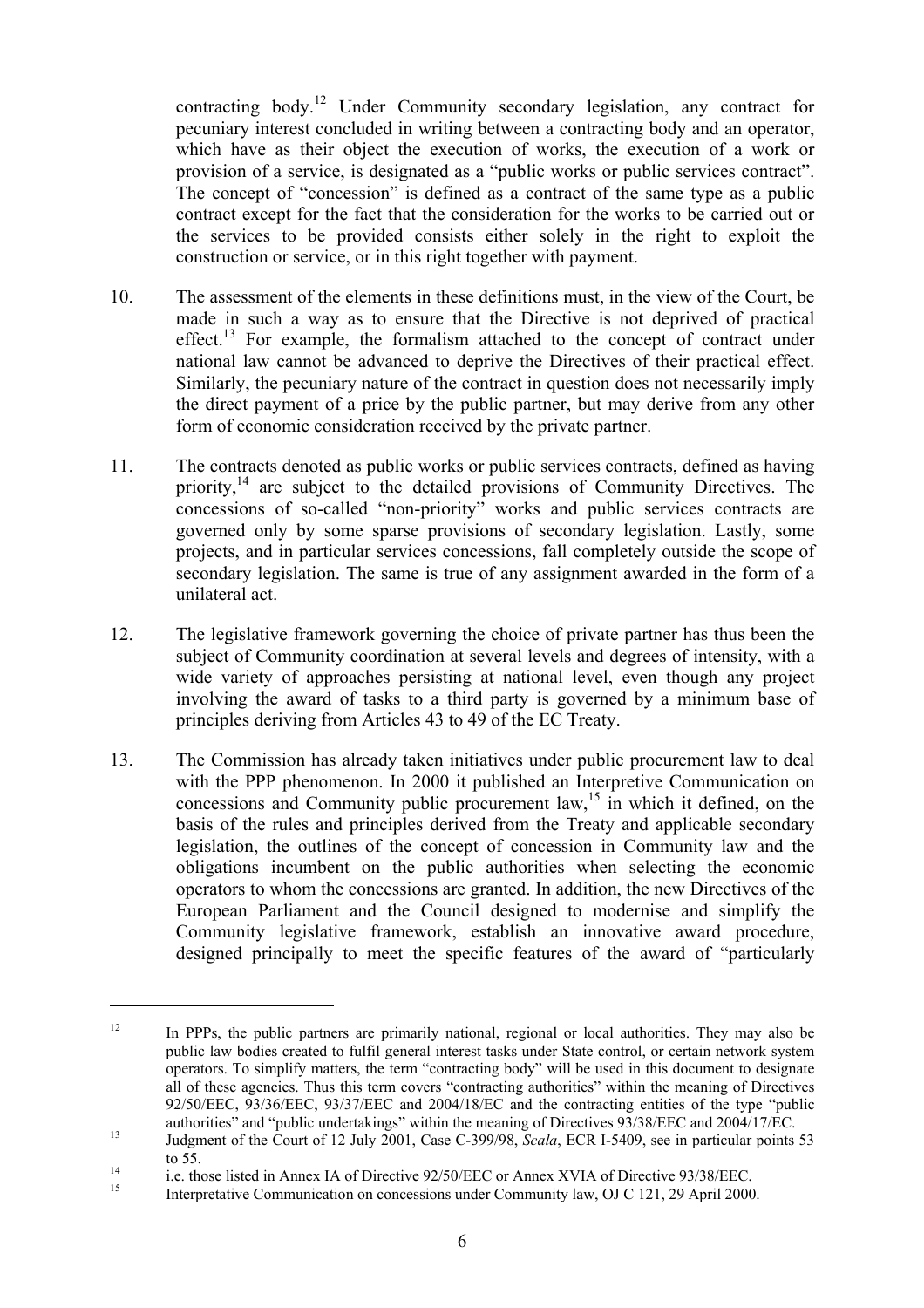complex contracts", and thereby certain forms of PPPs. This new procedure, designated as "competitive dialogue", allows the public authorities to hold discussions with the applicant businesses in order to identify the solutions best suited to their needs.

- 14. The fact remains that many representatives of interested groups consider that the Community rules applicable to the choice of businesses called on to cooperate with a public authority under of a PPP, and their impact on the contractual relationships governing the execution of the partnership, are insufficiently clear and lack homogeneity between the different Member States. Such a situation can create a degree of uncertainty for Community players that is likely to represent a genuine obstacle to the creation or success of PPPs, to the detriment of the financing of major infrastructure projects and the development of quality public services.
- 15. The European Parliament invited the Commission to examine the possibility of adopting a draft Directive aimed at introducing homogeneous rules for the sector of concessions and other forms of PPPs.16 The Economic and Social Committee also considered that such a legislative initiative was called for.<sup>17</sup>
- 16. In the context of its Strategy for the internal market 2003-2006,18 the Commission announced that it would publish a Green Paper on PPPs and Community law on public procurement and concessions, in order to launch a debate on the best way to ensure that PPPs can develop in a context of effective competition and legal clarity. The publication of a Green Paper is also one of the actions planned under the European Initiative for Growth.<sup>19</sup> Lastly, it responds to certain requests made in the course of the public consultation on the Green Paper on services of general interest.<sup>20</sup>

## **1.3. Specific aim and plan of this Green Paper**

- 17. The aim of this Green Paper is to launch a debate on the application of Community law on public contracts and concessions to the PPP phenomenon. Once underway such a debate will concentrate on the rules that should be applied when taking a decision to entrust a mission or task to a third party. This takes place downstream of the economic and organisational choice made by a local or national authority, and can in no way be perceived as attempting to make a value judgement regarding the decision to externalise the management of public services or not; this decision remains squarely within the competence of public authorities. Indeed, Community law on public contracts and concessions is neutral as regards the choice exercised by Member States to provide a public service themselves or to entrust it to a third party.
- 18. Put more clearly, this Green Paper aims to show the extent to which Community rules apply to the phase of selection of the private partner and to the subsequent

<sup>16</sup> Opinion of the European Parliament (first reading) on the proposal of the Commission, COM (2000) 275, 10.05.2002.<br>
17 Opinion, ESC, OJ C 14, 16.1.2001, rapporteur Mr Levaux, point 4.1.3 and Opinion, ESC, OJ C 193,

<sup>10.07.2001,</sup> rapporteur Mr Bo Green, point 3.5.<br>
Strategy for the internal market, Priorities 2003-2006, COM (2003) 238 final.

<sup>19</sup> Communication from the Commission "A European initiative for growth: Investing in networks and knowledge for growth and jobs", COM (2003) 690 final, 11 November 2003. This report was approved

by the Brussels European Council on 12 December 2003.<br>See Report on the results of the consultation on the Green Paper on general interest services. See above, footnote 5.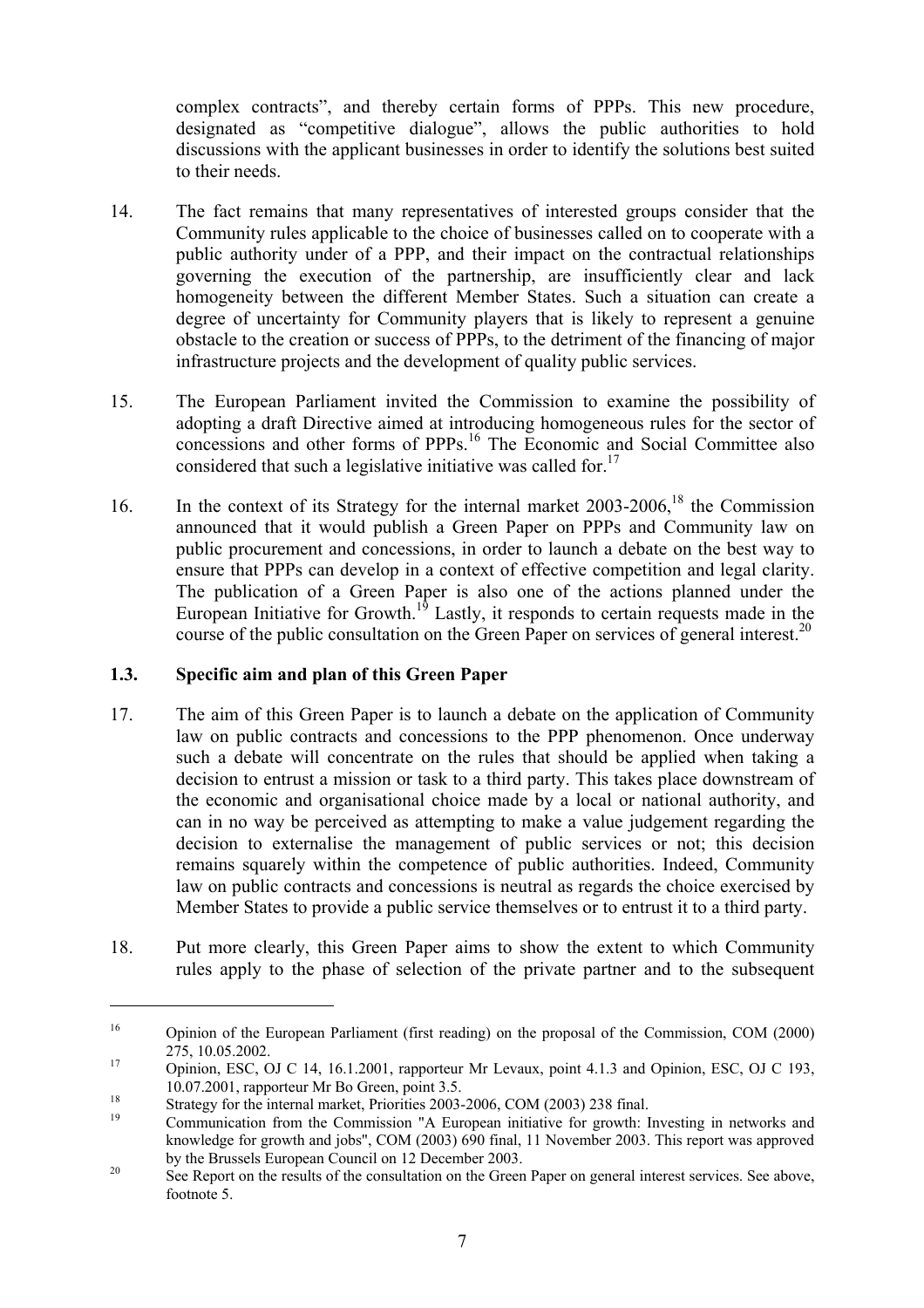phase, with a view to identifying any uncertainties, and to analyse the extent to which the Community framework is suited to the imperatives and specific characteristics of PPPs. Avenues of consideration for possible Community intervention will be outlined. Since the aim of this Green Paper is to launch a consultation, no option for Community intervention has been decided on in advance. Indeed, a wide variety of instruments are available to make PPPs more open to competition in a transparent legal environment, i.e. legislative instruments, interpretative communications, actions to improve the coordination of national practice or the exchange of good practice between Member States.

- 19. Thus, while this Paper focuses on issues covered by the law on public contracts and concessions, it should be noted that the Commission has already adopted measures, in certain fields, designed to remove barriers to PPPs. Thus, there has already been clarification of the rules on the treatment in the national accounts of contracts entered into by public entities under partnerships with private entities.<sup>21</sup> Note also that the adoption of the statute for a European company will facilitate trans-European PPPs.<sup>22</sup>
- 20. As part of the analysis of this Green Paper, it is proposed to make a distinction between:
	- PPPs of a purely contractual nature, in which the partnership between the public and the private sector is based solely on contractual links, and
	- PPPs of an institutional nature, involving cooperation between the public and the private sector within a distinct entity.

This distinction is based on the observation that the diversity of PPP practices encountered in the Member States can be traced to two major models. Each of these raise specific questions regarding the application of Community law on public contracts and concessions, and merit separate study, as undertaken in the following chapters.23

#### **2. PURELY CONTRACTUAL PPPS AND COMMUNITY LAW ON PUBLIC CONTRACTS AND CONCESSIONS**

21. The term "purely contractual PPP" refers to a partnership based solely on contractual links between the different players. It covers a variety of set-ups where one or more tasks of a greater or lesser magnitude are assigned to the private partner, and which can include the design, funding, execution, renovation or exploitation of a work or service.

<sup>&</sup>lt;sup>21</sup> See above, footnote 3.<br>  $\frac{22}{2}$  See above, footnote 3.

<sup>&</sup>lt;sup>22</sup> Council Regulation (EC) No 2157/2001, 8 October 2001.

The distinction thus made does not take account of the legal interpretations made under national law and in no way prejudges the interpretation in Community law of these types of set-ups or contracts. The sole purpose of the analysis which follows is to make a distinction between the set-ups generally termed PPPs, in order to decide, in a second phase, which rules of Community law on public contracts and concessions should apply to them.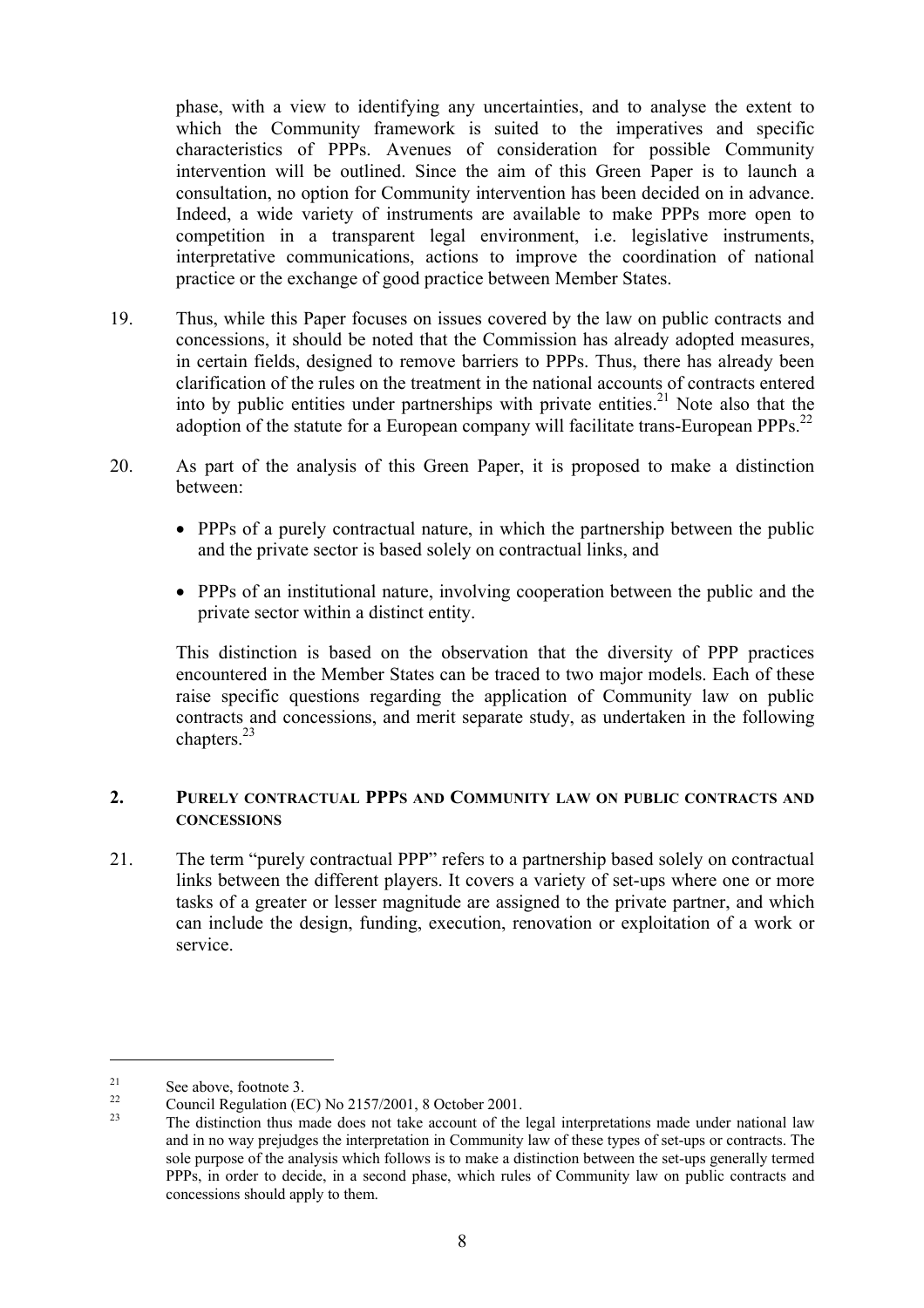- 22. In this context, one of the best-known models, often referred to as the "concessive model", $^{24}$  is characterised by the direct link that exists between the private partner and the final user: the private partner provides a service to the public, "in place of", though under the control of, the public partner. Another feature is the method of remuneration for the joint contractor, which consists of charges levied on the users of the service, if necessary supplemented by subsidies from the public authorities.
- 23. In other types of set-up, the private partner is called on to carry out and administer an infrastructure for the public authority (for example, a school, a hospital, a penitential centre, a transport infrastructure). The most typical example of this model is the PFI set-up.<sup>25</sup> In this model, the remuneration for the private partner does not take the form of charges paid by the users of the works or of the service, but of regular payments by the public partner. These payments may be fixed, but may also be calculated in a variable manner, on the basis, for example, of the availability of the works or the related services, or even the level of use of the works.<sup>26</sup>
- 1. What types of purely contractual PPP set-ups do you know of? Are these set-ups subject to specific supervision (legislative or other) in your country?

# **2.1. Phase of selection of the private partner**

- *2.1.1. Purely contractual partnership: act of award designated as a "public contract"*
- 24. The arrangements applicable to the award of public works contracts or public services contracts defined as having priority<sup>27</sup> result from the provisions of the Community Directives laying down detailed rules particularly relating to advertising and participation. When the public authority is a contracting authority acting under the "classical" Directives,<sup>28</sup> it must normally have recourse to the open or restricted procedure to choose its private partner. By way of exception, and under certain conditions, recourse to the negotiated procedure is sometimes possible. In this context, the Commission wishes to point out that the derogation under Article 7(2) of Directive 93/37/EEC, which provides for recourse to negotiated procedure in the case of a contract when "the nature of the works or the risks attaching thereto do not permit prior overall pricing", is of limited scope. This derogation is to cover solely the exceptional situations in which there is uncertainty *a priori* regarding the nature or scope of the work to be carried out, but is not to cover situations in which the uncertainties result from other causes, such as the difficulty of prior pricing owing to the complexity of the legal and financial package put in place.<sup>29</sup>

<sup>&</sup>lt;sup>24</sup> It should be noted that the interpretation given by national law or by the parties has no impact on the legal interpretation of these contracts for the purposes of the application of a Community law on public contracts and concessions. 25 The term PFI refers to "Private Finance Initiative", a programme of the British Government permitting

the modernisation of the public infrastructure through recourse to private funding. The same model is used in other Member States, sometimes with major variants. For example, the PFI model inspired the development of the "Betreibermodell" in Germany.<br>
<sup>26</sup> See the case of "virtual tolls", used in the context of motorway projects, particularly in the United

Kingdom, Portugal, Spain and Finland.<br>
<sup>27</sup> i.e. those listed in Annex IA of Directive 92/50/EEC and Annex XVIA of Directive 93/38/EEC.

<sup>&</sup>lt;sup>28</sup> i.e. Directives 93/37/EEC, 92/50/EEC and 2004/18/EC.

<sup>29</sup> For example, it may apply when the works are to be carried out in a geologically unstable or archaeological terrain and for this reason the extent of the necessary work is not known when launching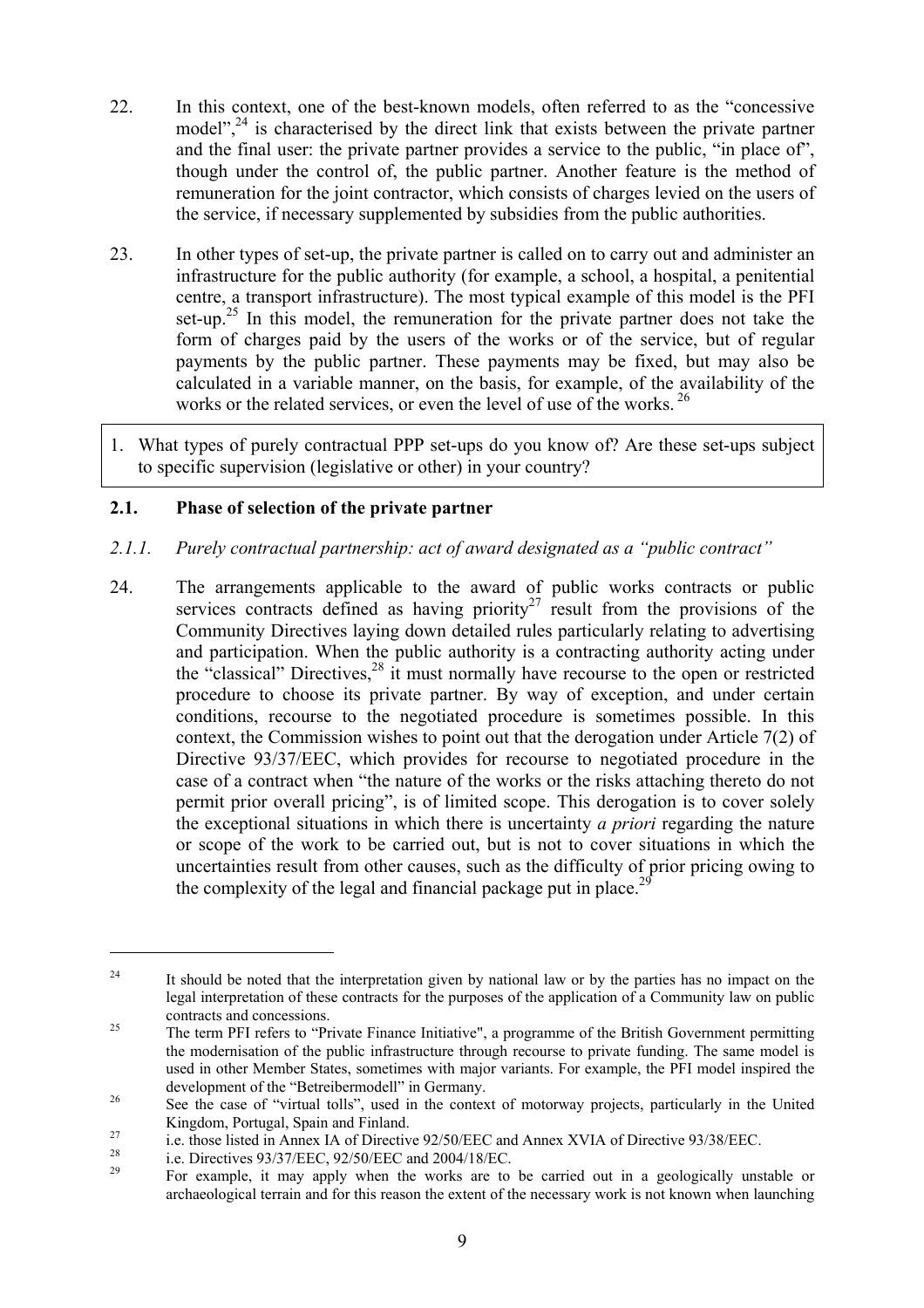- 25. Since the adoption of Directive 2004/18/EC, a new procedure known as "competitive dialogue" may apply when awarding particularly complex contracts.<sup>30</sup> The competitive dialogue procedure is launched in cases where the contracting body is objectively unable to define the technical means that would best satisfy its needs and objectives, or in cases where it is objectively unable to define the legal and/or financial form of a project. This new procedure will allow the contracting bodies to open a dialogue with the candidates for the purpose of identifying solutions capable of meeting these needs. At the end of this dialogue, the candidates will be invited to submit their final tender on the basis of the solution or solutions identified in the course of the dialogue. These tenders must contain all the elements required and necessary for the performance of the project. The contracting authorities must assess the tenders on the basis of the pre-stated award criteria. The tenderer who has submitted the most economically advantageous tender may be asked to clarify aspects of it or confirm commitments featuring therein, provided this will not have the effect of altering fundamental elements in the tender or invitation to tender, of falsifying competition or of leading to discrimination.
- 26. The competitive dialogue procedure should provide the necessary flexibility in the discussions with the candidates on all aspects of the contract during the set-up phase, while ensuring that these discussions are conducted in compliance with the principles of transparency and equality of treatment, and do not endanger the rights which the Treaty confers on economic operators. It is underpinned by the belief that structured selection methods should be protected in all circumstances, as these contribute to the objectivity and integrity of the procedure leading to the selection of an operator. This in turn guarantees the sound use of public funds, reduces the risk of practices that lack transparency and strengthens the legal certainty necessary for such projects.
- 27. In addition, note that the new Directives emphasise the benefit to the contracting bodies of formulating the technical specifications in terms of either performance or functional requirements. New provisions will thus give the contracting bodies more scope to take account of innovative solutions during the award phase, irrespective of the procedure adopted. $31$
- 2. In the Commission's view, in the context of a purely contractual PPP, the transposition of the competitive dialogue procedure into national law will provide interested parties with a procedure which is particularly well adapted to the award of contracts designated as public contracts, while at the same time safeguarding the fundamental rights of economic operators. Do you share this point of view? If not, why not?
- 3. In the case of such contracts, do you consider that there are other points, apart from those concerning the selection of the tendering procedure, which may pose a problem in terms of Community law on public contracts? If so, what are these? Please elaborate.

Article 30(1)(b) of Directive 2004/18/EC.<br>
Article 29 of Directive 2004/18/EC.

the tender procedure. A similar derogation is provided for in Article 11(2) of Directive 92/50, and in

Article 23 of Directive 2004/18/EC and Article 34 of Directive 2004/17/EC.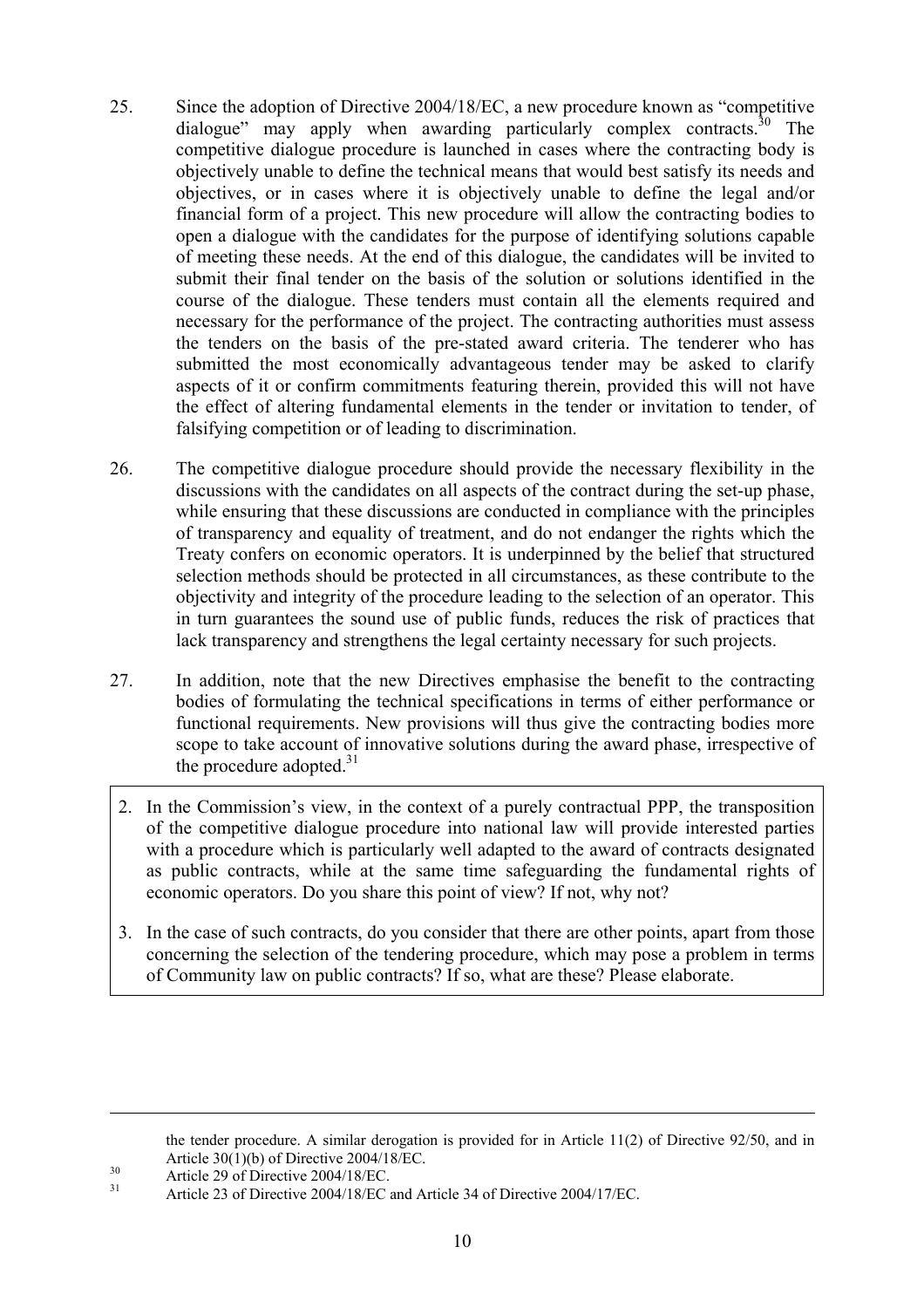## *2.1.2. Purely contractual partnership: act of award designated as a "concession"*

- 28. There are few provisions of secondary legislation which coordinate the procedures for the award of contracts designated as concession contracts in Community law. In the case of works concessions, there are only certain advertising obligations, intended to ensure prior competition by interested operators, and an obligation regarding the minimum time-limit for the receipt of applications.<sup>32</sup> The contracting bodies are then free to decide how to select the private partner, although in so doing they must nonetheless guarantee full compliance with the principles and rules resulting from the Treaty.
- 29. For their part, the rules governing the award of services concessions apply only by reference to the principles resulting from Articles 43 and 49 of the Treaty, in particular the principles of transparency, equality of treatment, proportionality and mutual recognition.<sup>33</sup> In its *Telaustria* Judgment, the Court stated in this respect that "*[the] obligation of transparency which is imposed on the contracting authority consists in ensuring, for the benefit of any potential tenderer, a degree of advertising sufficient to enable the services market to be opened up to competition and the impartiality of procurement procedures to be reviewed"*. 34
- 30. The Commission considers that the rules resulting from the relevant provisions of the Treaty can be summed up in the following obligations: fixing of the rules applicable to the selection of the private partner, adequate advertising of the intention to award a concession and of the rules governing the selection in order to be able to monitor impartiality throughout the procedure, introduction of genuine competition between operators with a potential interest and/or who can guarantee completion of the tasks in question, compliance with the principle of equality of treatment of all participants throughout the procedure, selection on the basis of objective, non-discriminatory criteria.
- 31. Thus the Community law applicable to the award of concessions is derived primarily from general obligations which involve no coordination of the legislation of Member States. In addition, and although the Member States are free to do so, very few have opted to adopt national laws to lay down general and detailed rules governing the award of works or services concessions.<sup>35</sup> Thus, the rules applicable to the selection of a concessionaire by a contracting body are, for the most part, drawn up on a case-by-case basis.
- 32. This situation may present problems for Community operators. The lack of coordination of national legislation could in fact be an obstacle to the genuine

<sup>&</sup>lt;sup>32</sup> See Article 3(1) of Directive 93/37/EEC, and Articles 56 to 59 of Directive 2004/18/EC.<br><sup>33</sup> Although the Commission had proposed that services concessions be included in Directive 92/50/EEC.

in the course of the legislative process the Council decided to exclude them from the scope of that Directive. 34 Case C-324/98. See also ruling of 30 May 2002, Case C-358/00, *Deutsche Bibliothek,* ECR. I-4685.

These principles are also applicable to other State acts entrusting an economic service to a third party, as for example the contracts excluded from the scope of the Directives owing to the fact that they have a value below the threshold values laid down in the secondary legislation (Order of the Court of 3<br>December 2001, Case C-59/00, Vestergaard, ECR. I-9505), or so-called non-priority services.

December 2001, Case C-59/00, *Vestergaard*, ECR. I-9505), or so-called non-priority services. 35 Spain (law of 23 May 2003 on works concessions), Italy (Merloni law of 1994, as amended) and France (Sapin law of 1993) have nonetheless adopted such legislation.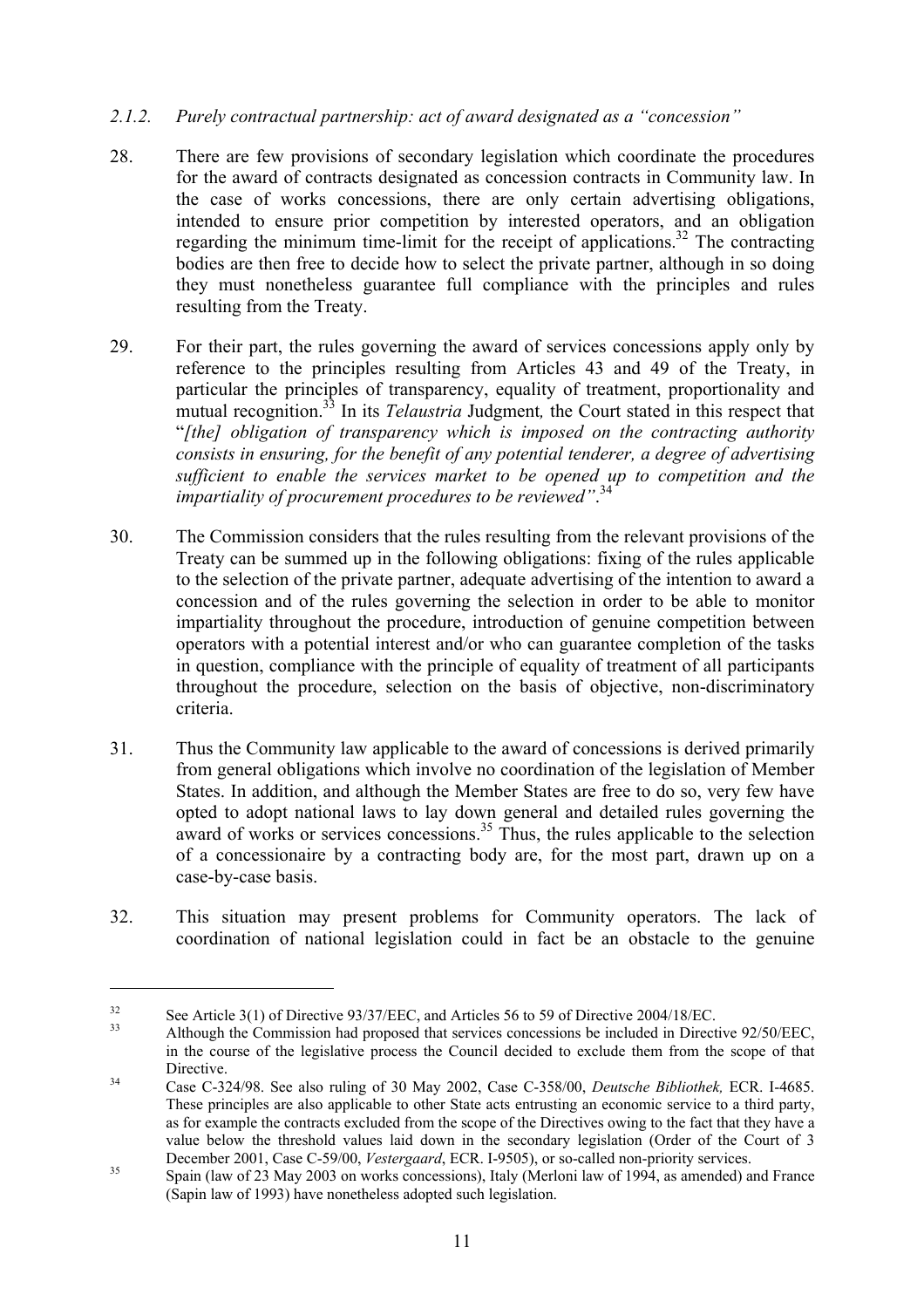opening up of such projects in the Community, particularly when they are organised at transnational level. The legal uncertainty linked to the absence of clear and coordinated rules might in addition lead to an increase in the costs of organising such projects.

- 33. Moreover, some persons have claimed that the objectives of the internal market might not be achieved in certain situations, owing to a lack of effective competition on the market. In this context the Commission wishes to recall that the "public contracts" Directives aim not only to ensure transparency of procedures and equality of treatment for economic operators, but also require that a minimum number of candidates be invited to participate in the procedures, whether these be open, restricted, negotiated, or competitive dialogue procedures.<sup>36</sup> There is a need to assess whether the effective application of these provisions is sufficient, or whether other measures are needed to facilitate the emergence of a more competitive environment.
- 34. The Commission has also observed, in the context of infringement procedures already investigated, that it is not always easy to determine from the outset if the contract which is the subject-matter of the procedure is a public contract or a concession. Indeed, in the case of contracts designated as concessions when the procedure is launched, the distribution of risks and benefits may be the subject of negotiations throughout the procedure. It may occur that, following these negotiations, the contract in question must in the end by redefined as a "public contract", resulting often in a calling into question of the legality of the award procedure selected by the contracting body. According to the views expressed by the parties concerned, this situation creates a degree of legal uncertainty which is very damaging to the development of such projects.
- 35. In this context, the Commission could envisage proposing legislative action designed to coordinate the procedures for the award of concessions in the European Union, such new legislation being added to the existing texts on the award of public contracts. In that case it would be necessary to lay down the detailed provisions applicable to the award of concessions.
- 36. Also, there are grounds to examine if there are objective reasons for making the award of concessions and the award of other contractual PPPs subject to different sets of provisions. In this context, it should be noted that it is the criterion of the right of exploitation and its corollary, the transfer of the risks inherent in the exploitation, which distinguish public contracts from concessions. If it is confirmed that legal uncertainty, linked to the difficulty of identifying a priori the distribution of the risks of exploitation between the partners, arises frequently when awarding certain purely contractual PPPs, the Commission might consider making the award of all contractual PPPs, whether designated as public contracts or concessions, subject to identical award rules.

<sup>36</sup> Article 19 of Directive 93/36/EEC, Article 22 of Directive 93/37/EEC, Article 27 of Directive 92/50/EEC and Article 31 of Directive 93/38/EEC. See also Article 44 of Directive 2004/18/EC and Article 54 of Directive 2004/17/EC.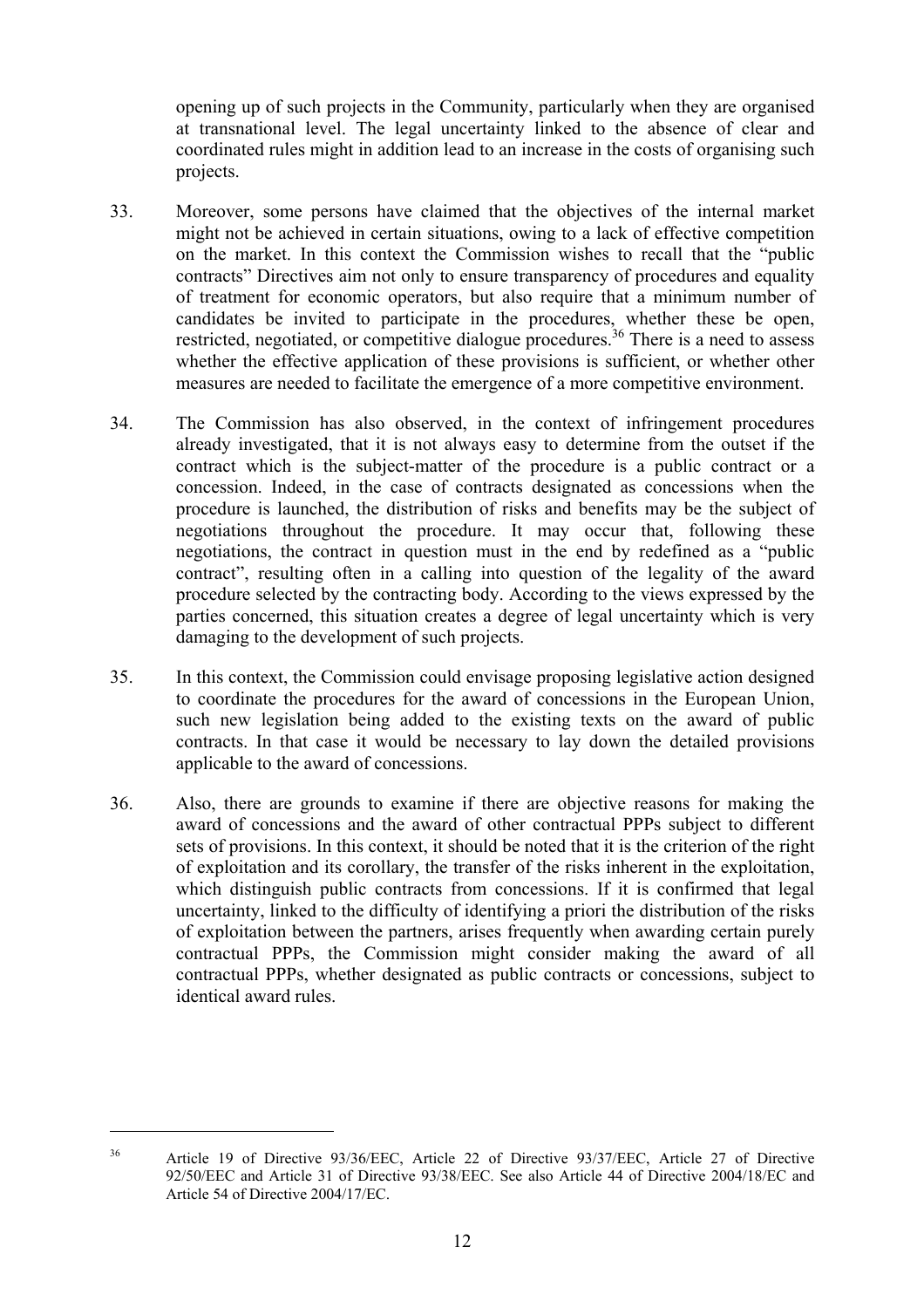- 4. Have you already organised, participated in, or wished to organise or participate in, a procedure for the award of a concession within the Union? What was your experience of this?
- 5. Do you consider that the current Community legal framework is sufficiently detailed to allow the concrete and effective participation of non-national companies or groups in the procedures for the award of concessions? In your opinion is genuine competition normally guaranteed in this framework?
- 6. In your view, is a Community legislative initiative, designed to regulate the procedure for the award of concessions, desirable?
- 7. More generally, if you consider that the Commission needs to propose new legislative action, in your opinion are there objective grounds for such an act to cover all contractual PPPs, irrespective of whether these are designated as contracts or concessions, to make them subject to identical award arrangements?

#### **2.2. Specific questions relating to the selection of an economic operator in the framework of a private initiative PPP**

- 37. Certain practices where the private sector has the opportunity to take the initiative in a PPP project have recently been developed in some Member States.<sup>37</sup> In arrangements of this type, the economic operators formulate a detailed proposal for a project, generally in the field of construction and infrastructure management, in some cases at the invitation of the public authority.
- 38. Such practices make it possible to sound out at an early stage the willingness of economic operators to invest in certain projects. They also encourage them to develop or apply innovate technical solutions, suited to the particular needs of the contracting body.
- 39. The fact that a public utility project originates in a private initiative does not change the nature of the contracts concluded between the contracting bodies and the economic operators. Where these contracts concern services covered by secondary legislation and are concluded for pecuniary interest, they must be designated either as a contract or a concession and adhere to the resulting award rules.
- 40. It is therefore necessary to ensure that the procedures applied in this context do not end up depriving European economic operators of the rights to which the Community legislation on public contracts and concessions entitles them. In particular, and at the very least, the Commission is of the view that all European operators must be guaranteed access to such projects, primarily through adequate advertising of the invitation to formulate a project. Subsequently, if the public authority wishes to implement a given project, it must organise a call for competition addressed to all the economic operators who are potentially interested in developing the selected project, providing full guarantees of the impartiality of the selection process.

<sup>&</sup>lt;sup>37</sup> In certain Member States, the private initiative is subject to specific supervision (see in Italy the Merloni law of 18 November 1998 and, in Spain, the regulation on local authority services of 1955 and the law 13/2003 on works concessions of 23 May 2003). In other Member States, the private initiative PPP is also emerging in practice.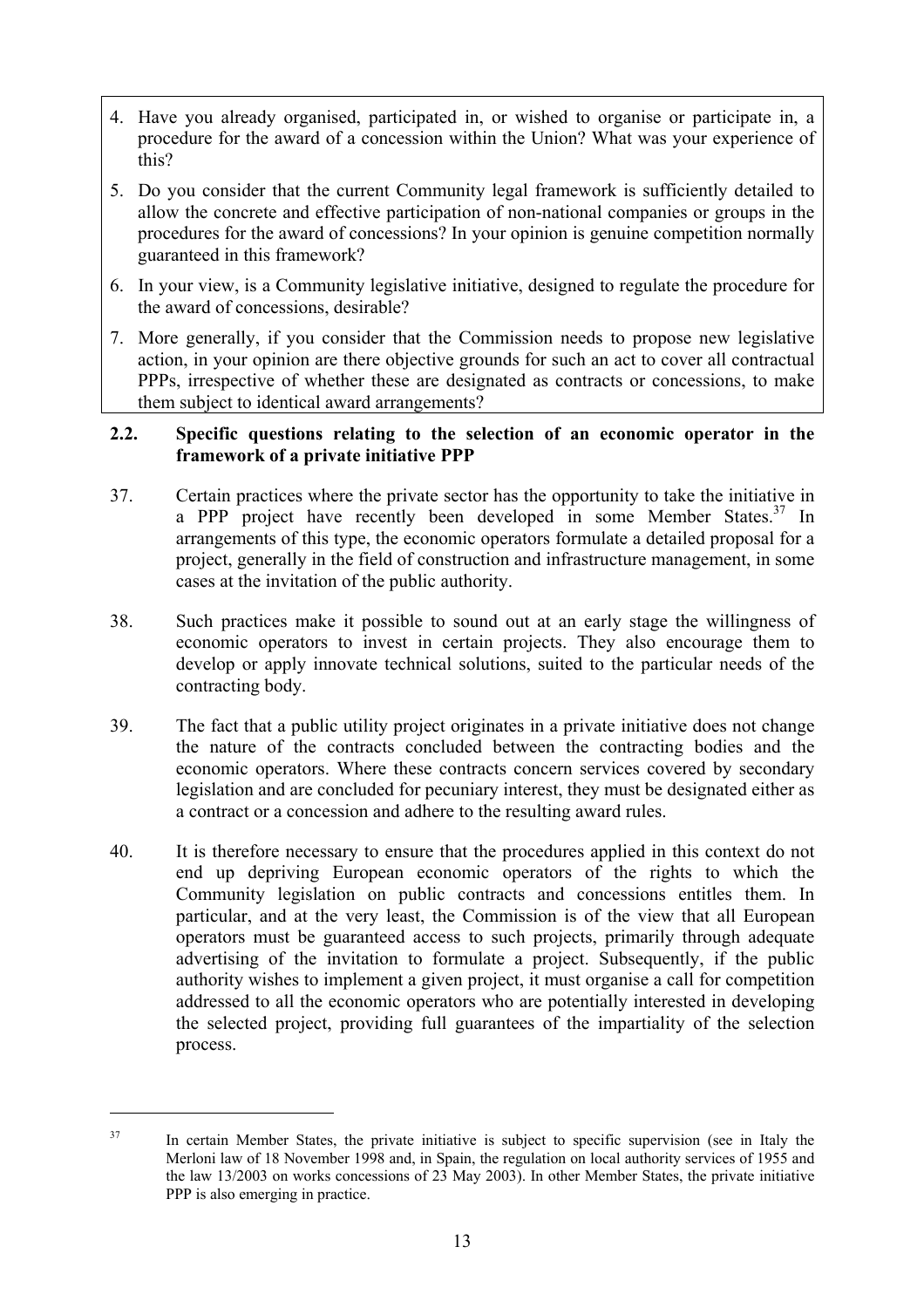- 41. To make the system attractive, the Member States have sometimes tried to provide certain incentives for first movers. The option of compensating the initiator of the project – for example, paying him for his initiative outside of the subsequent call for competition procedure – has been used. The possibility was also envisaged of awarding the first mover certain advantages in the context of the call for competition designed to develop the selected project. Such solutions merit close consideration, to ensure that these competitive advantages awarded to the project mover do not breach the equality of treatment of candidates.
- 8. In your experience, are non-national operators guaranteed access to private initiative PPP schemes? In particular, when contracting authorities issue an invitation to present an initiative, is there adequate advertising to inform all the interested operators? Is the selection procedure organised to implement the selected project genuinely competitive?
- 9. In your view, what would be the best formula to ensure the development of private initiative PPPs in the European Union, while guaranteeing compliance with the principles of transparency, non-discrimination and equality of treatment?

# **2.3. The phase following the selection of the private partner**

- 42. Community secondary legislation on public contracts and concessions mainly concerns the phase of award of a contract. Secondary legislation does not cover comprehensively the phase following selection of the private partner. However, and the principle of equality of treatment and the principle of transparency resulting from the Treaty generally rule out any intervention of the public partner after selection of a private partner, in so far as any such intervention might call into question the principle of equality of treatment between economic operators.<sup>38</sup>
- 43. The often complex nature of the arrangements in question, the time which may elapse between the selection of the private partner and the signing of the contract, the relatively long duration of the projects and, lastly, the frequent recourse to subcontracting mechanisms, sometimes complicate the application of these rules and principles. Two aspects are covered below: the contractual framework of the PPP and sub-contracting.

# *2.3.1. The contractual framework of the project*

1

44. The contractual provisions governing the phase of implementation of the PPPs are primarily those of national law. However, contractual clauses must also comply with the relevant Community rules, and in particular the principles of equality of treatment and transparency. This implies in particular that the descriptive documents must formulate clearly the conditions and terms for performance of the contract so that the various candidates for the partnership can interpret them in the same manner and take them into account when preparing their tenders. In addition, these terms and conditions of performance must not have any direct or indirect discriminatory impact or serve as an unjustifiable barrier to the freedom to provide services or freedom of establishment.<sup>39</sup>

<sup>38</sup> See Case C-87/94, *Commission v. Belgique* (*Bus Wallons),* Judgment of 25 April 1994, point 54. See

also Case C-243/89, *Commission v. Danemark (Bridge on the Storebaelt),* Judgment of 22 June 1992. 39 Case C-19/00, *SIAC Constructions*, Judgment of 18 October 2001, points 41-45; Case C-31/87, *Gebroeders Beentjes v. Pays-Bas*, Judgment of 20 September 1988, points 29-37. See also Article 26 of Directive 2000/18/EC and Article 38 of Directive 2000/17/EC.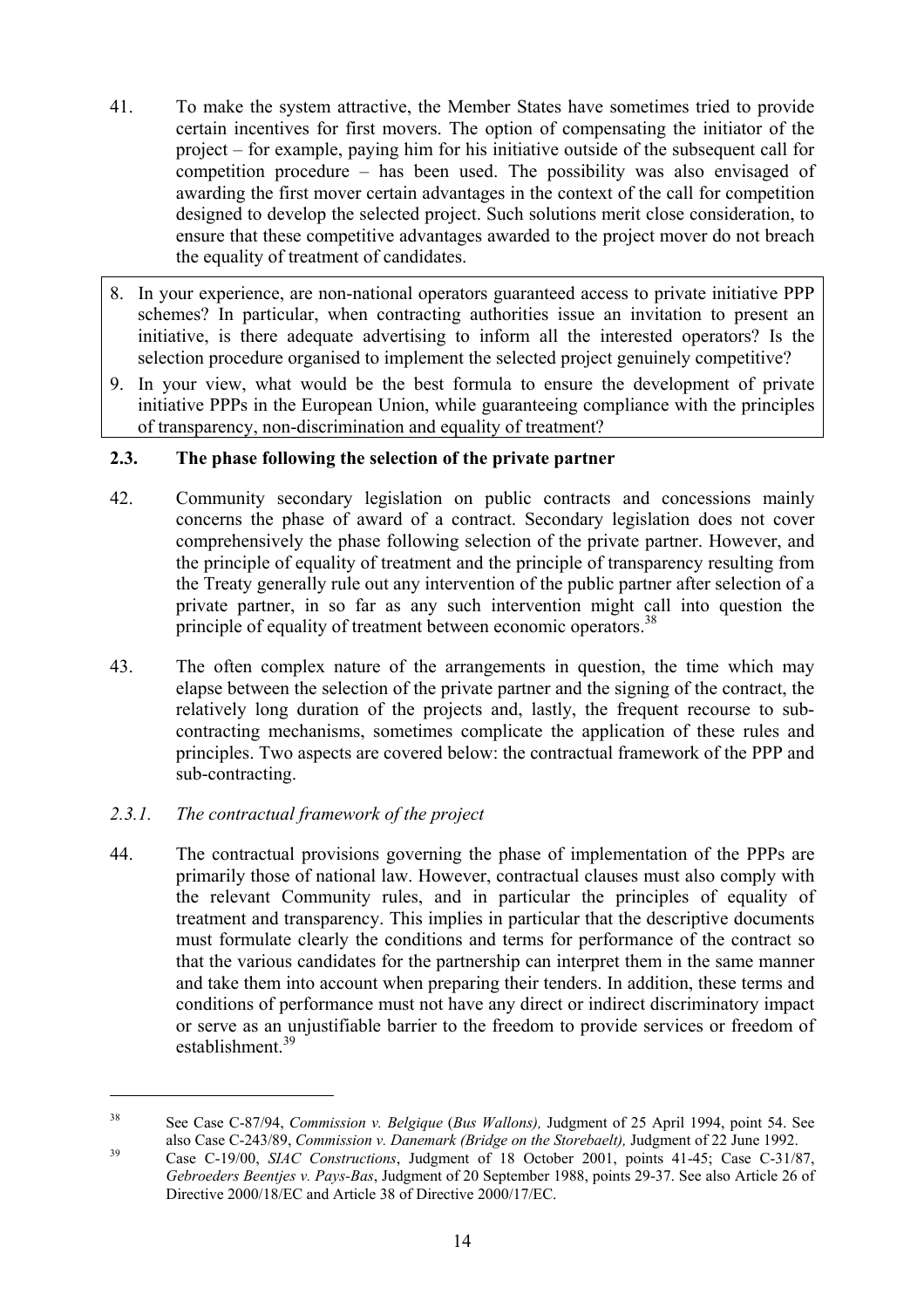- 45. The success of a PPP depends to a large extent on a comprehensive contractual framework for the project, and on the optimum definition of the elements which will govern its implementation. In this context, the appropriate assessment and optimum distribution of the risks between the public and the private sectors, according to their respective ability to assume these risks, is crucial. Also important are mechanisms to evaluate the performance of the titular holder of the PPP on a regular basis. In this context, the principle of transparency requires that the elements employed to assess and distribute the risks, and to evaluate the performance, be communicated in the descriptive documents, so that tenderers can take them into account when preparing their tenders.
- 46. In addition, the period during which the private partner will undertake the performance of a work or a service must be fixed in terms of the need to guarantee the economic and financial stability of a project. In particular, the duration of the partner relationship must be set so that it does not limit open competition beyond what is required to ensure that the investment is paid off and there is a reasonable return on invested capital. An excessive duration is likely to be censured on the basis of the principles governing the internal market<sup>40</sup> or the provisions of the Treaty governing competition.<sup>41</sup> Similarly, the principle of transparency requires that the elements employed to establish the duration be communicated in the descriptive documents so that tenderers can take them into account when preparing their tenders.
- 47. Since they concern a service spread out in time, PPP relationships must be able to evolve in line with changes in the macro-economic or technological environment, and in line with general interest requirements. In general, Community public contract law does not reject such a possibility, as long as this is done in compliance with the principles of equality of treatment and transparency. Thus, the descriptive documents transmitted to the tenderers or candidates during the selection procedure may provide for automatic adjustment clauses, such as price-indexing clauses, or stipulate the circumstances under which the rates charged may be revised. They can also stipulate review clauses on condition that these identify precisely the circumstances and conditions under which adjustments could be made to the contractual relationship. However, such clauses must always be sufficiently clear to allow the economic operators to interpret them in the same manner during the partner-selection phase.
- 48. In certain projects, the financial institutions reserve the right to replace the project manager, or to appoint a new manager, if the financial flows generated by the project fall below a certain level. The implementation of such clauses, which fall within the category of so-called "step-in" clauses, may result in changing the private partner of the contracting body without a call for competition. Consequently, to guarantee the compatibility of such projects with Community law on public contracts and concessions, special attention must be paid to this aspect.
- 49. In general, changes made in the course of the execution of a PPP, if not covered in the contract documents, usually have the effect of calling into question the principle of equality of treatment of economic operators.<sup>42</sup> Such unregulated modifications are

<sup>&</sup>lt;sup>40</sup> See Interpretative Communication on concessions, in particular point 3.1.3.

<sup>41</sup> Articles 81, 82 and 86 (2) of the EC Treaty.

See Case C-337/98, *Commission v. France*, Judgment of 5 October 2000, points 44 ff. Community law also rejects any changes made during the phase of drawing up the contract, after the final selection of the successful tenderer. In this respect the new provisions governing competitive dialogue stipulate that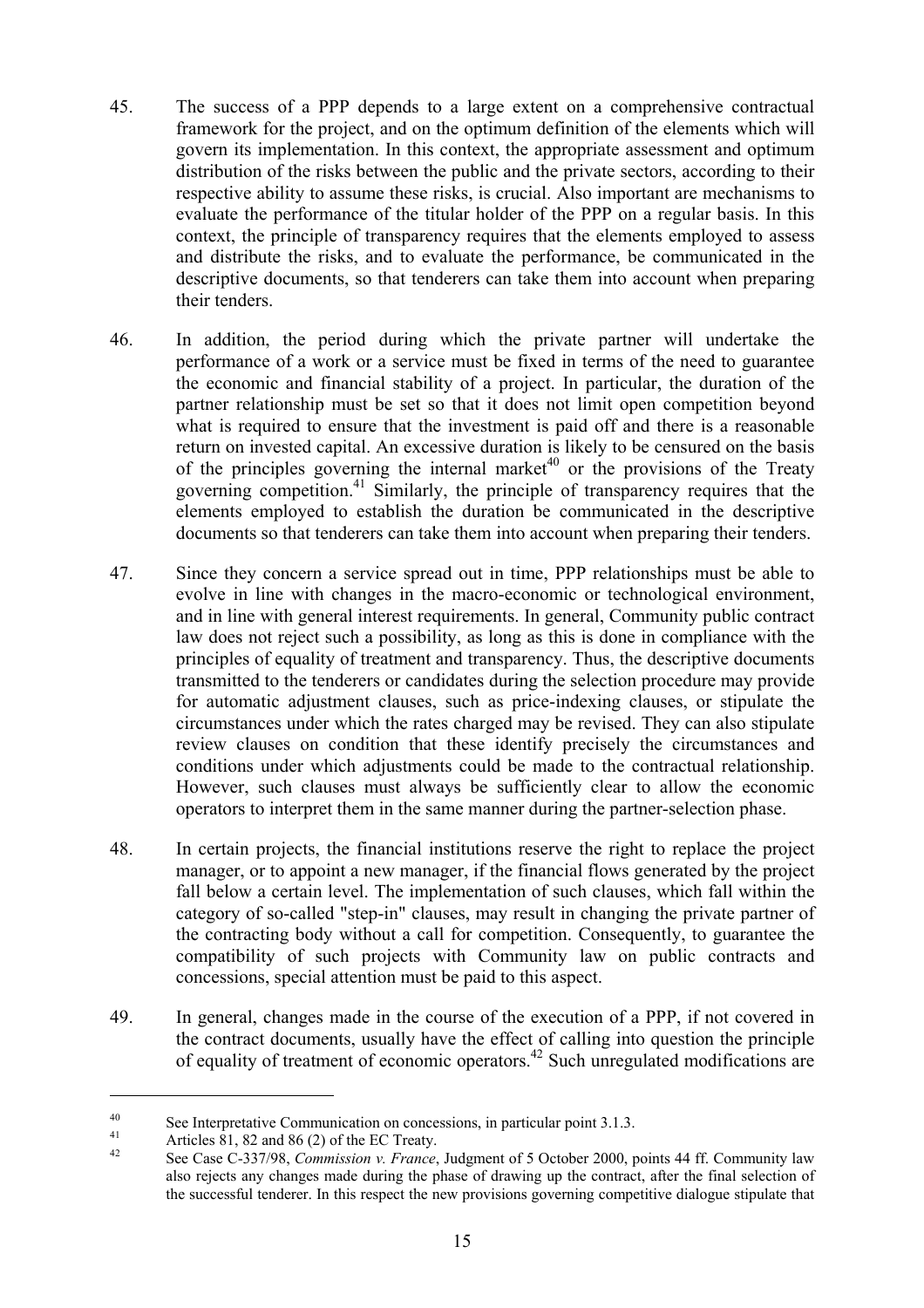therefore acceptable only if they are made necessary by an unforeseen circumstance, or if they are justified on grounds of public policy, public security or public health.<sup>43</sup> In addition, any substantial modification relating to the actual subject-matter of the contract must be considered equivalent to the conclusion of a new contract, requiring a new competition.<sup>44</sup>

- 50. Lastly, it should be pointed out that secondary legislation lays down the exceptional situations in which additional works or services not included in the project initially considered or in the initial contract may be awarded directly, without a call for competition.45 The interpretation of these exceptions must be restrictive. For example, they do not refer to the extension of the period of an already existing motorway concession, in order to cover the cost of works to complete a new section. Thus, the practice of combining "profitable" and "non-profitable" activities awarded to a single concessionaire must not lead to a situation where a new activity is awarded to an existing concessionaire without competition.
- 10. In contractual PPPs, what is your experience of the phase which follows the selection of the private partner?
- 11. Are you aware of cases in which the conditions of execution including the clauses on adjustments over time – may have had a discriminatory effect or may have represented an unjustified barrier to the freedom to provide services or freedom of establishment? If so, can you describe the type of problems encountered?
- 12. Are you aware of any practices or mechanisms for evaluating tenders which have a discriminatory effect?
- 13. Do you share the Commission's view that certain "step-in" type arrangements may present a problem in terms of transparency and equality of treatment.? Do you know of other "standard clauses" which are likely to present similar problems?
- 14. Do you think there is a need to clarify certain aspects of the contractual framework of PPPs at Community level? If so, which aspects should be clarified?

the successful tenderer may only "clarify aspects of the tender or confirm commitments contained in the tender, provided this does not have the effect of modifying substantial aspects of the tender or of the call for tender or does not risk distorting competition or causing discrimination".<br>Article 46 of the Treaty.

<sup>44</sup> Case C-337/98, *Commission v. France*, Judgment of 5 October 2000, points 44 ff. The Interpretative Communication on concessions states in this context that the extension of an existing concession beyond the period originally laid down must be considered equivalent to granting a new concession to

the same concessionaire.<br>
See Article 11 (3)(e) of Directive 92/50/EEC, Article 7 (3)(d) of Directive 93/37/EEC and Article 20 (2)(f) of Directive 93/38/EEC. The new Directive 2004/18/EC provides for a similar exception for works concessions, see Article 61.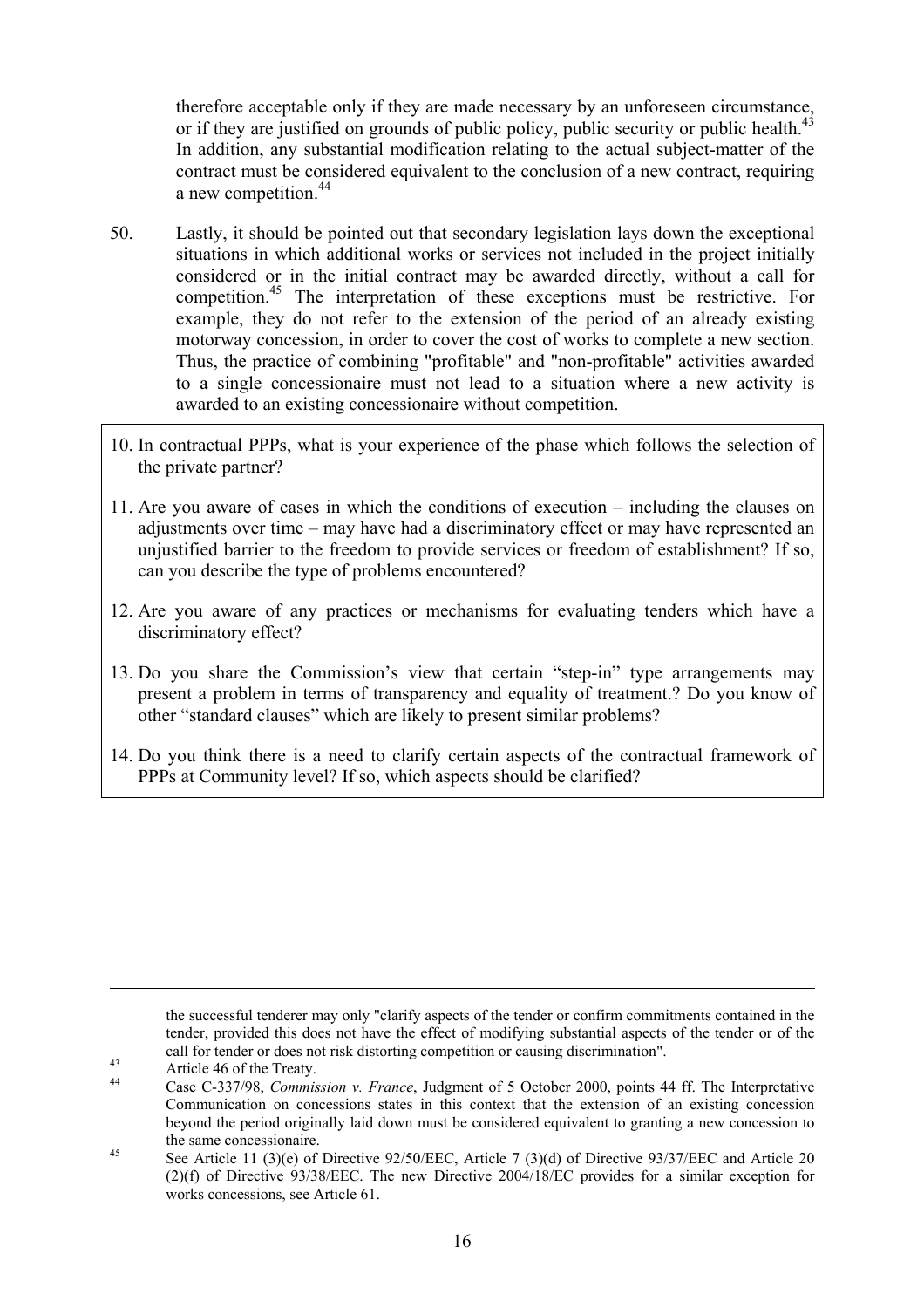### *2.3.2. Sub-contracting of certain tasks*

- 51. It is the Commission's experience that the application of subcontracting rules sometimes gives rise to uncertainties or queries in the context of PPP arrangements. Certain parties have claimed, for example, that the contractual relations between the project company, which becomes the holder of the contract or the concession, and its shareholders, raise a certain number of legal issues. In this respect, the Commission wishes to point out that when the project company is itself in the role of contracting body, it must conclude its contracts or concession contracts in the context of a competition, whether or not these are concluded with its own shareholders. The only case where this does not apply is when the services entrusted by a project company to its shareholders have already been the subject of a competition by the public partner prior to the formation of the company undertaking the project.<sup>46</sup> However, when this company is not in the role of contracting body, it is in principle free to conclude contracts with third parties, whether these be its own shareholders or not. By way of exception, when the project company is a "works concessionaire", certain publicity requirements apply to the award of works contracts exceeding a threshold of EUR 5 million, with the exception of contracts concluded with businesses that have formed a group in order to win the concession, or their affiliated companies.<sup>47</sup>
- 52. In principle, private partners are free to subcontract part or all of a public contract or a concession. However, it should be pointed out that, in the case of the award of public contracts, tenderers may be asked to indicate in their tenders the share of the contract which they intend to subcontract to third parties.<sup>48</sup> In the case of public works concessions where the value exceeds EUR 5 million, the contracting body may require the concessionaire to award contracts representing a minimum of 30% of the total value of the work for which the concession contract is to be awarded to third parties.<sup>49</sup>
- 15. In the context of PPPs, are you aware of specific problems encountered in relation to subcontracting? Please explain.
- 16. In your opinion does the phenomenon of contractual PPPs, involving the transfer of a set of tasks to a single private partner, justify more detailed rules and/or a wider field application in the case of the phenomenon of subcontracting?
- 17. In general, do you consider that there is a need for a supplementary initiative at Community level to clarify or adjust the rules on subcontracting?

<sup>46</sup> Article 13 of Directive 93/38/EEC provides for a derogation when the sub-contracting contracts for services are awarded by a network systems operator acting as contracting entity to an affiliated enterprise. Article 23 of Directive 2004/17/EC extends this exception to sub-contracting contracts covering supplies or works. 47 Article 3 (4) of Directive 93/37/EEC and Articles 63 to 65 of Directive 2004/18/EC. In the latter articles

the above-mentioned threshold is fixed at EUR 6 242 000.<br>Article 17 of Directive 93/36/EEC, Article 20 of Directive 93/37/EEC, Article 25 of Directive 92/50, Article 27 of Directive 93/38. See also Article 25 of Directive 2004/18/EC and Article 37 of Directive

<sup>2004/17/</sup>EC.<br>Article 3(2) of Directive 93/37/EEC. See also Article 60 of Directive 2004/18/EC.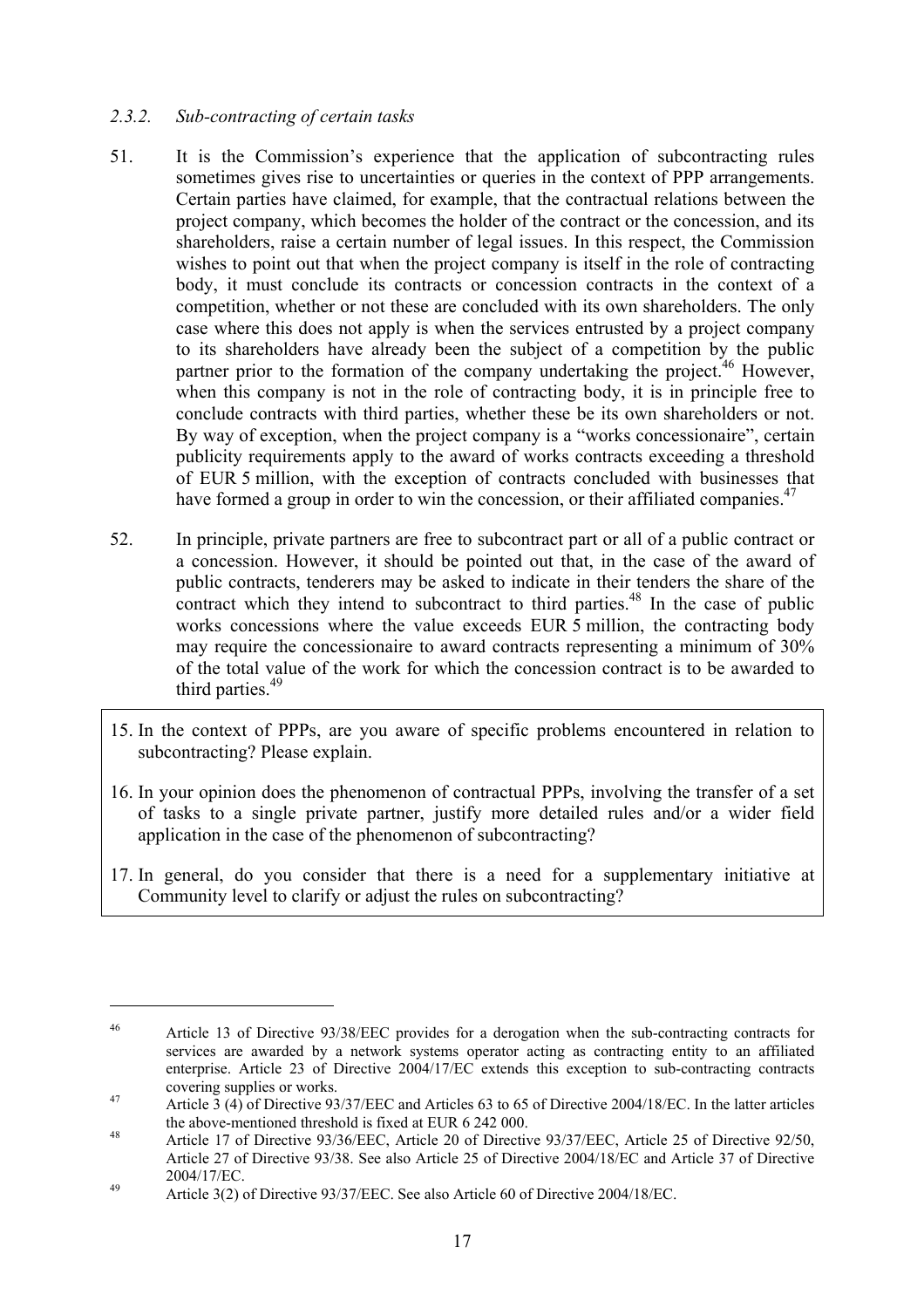#### **3. INSTITUTIONALISED PPPS AND THE COMMUNITY LAW ON PUBLIC CONTRACTS AND CONCESSIONS**

- 53. Within the meaning of this Green Paper, institutionalised PPPs involve the establishment of an entity held jointly by the public partner and the private partner.<sup>50</sup> The joint entity thus has the task of ensuring the delivery of a work or service for the benefit of the public. In the Member States, public authorities sometimes have recourse to such structures, in particular for to administer public services at local level (for example, for water supply services or waste collection services).
- 54. Direct cooperation between the public partner and the private partner in a forum with a legal personality allows the public partner, through its presence in the body of shareholders and in the decision-making bodies of the joint entity, to retain a relatively high degree of control over the development of the projects, which it can adapt over time in the light of circumstances. It also allows the public partner to develop its own experience of running the service in question, while having recourse to the support of a private partner.
- 55. An institutionalised PPP can be put in place, either by creating an entity held jointly by the public sector and the private sector (3.1), or by the private sector taking control of an existing public undertaking (3.2).
- 56. The discussion below focuses solely on issues concerning the law on public contracts and concessions applicable to institutionalised PPPs. For a more general discussion of the impact of this law when setting up and executing such PPPs, please refer to the preceding chapters.

## **3.1. Partnership involving the creation of an ad hoc entity held jointly by the public sector and the private sector.51**

- 57. The law on public contracts and concessions does not of itself apply to the transaction creating a mixed-capital entity. However, when such a transaction is accompanied by the award of tasks through an act which can be designated as a public contract, or even a concession, it is important that there be compliance with the rules and principles arising from this law (the general principles of the Treaty or, in certain cases, the provisions of the Directives).<sup>5</sup>
- 58. The selection of a private partner called on to undertake such tasks while functioning as part of a mixed entity can therefore not be based exclusively on the quality of its capital contribution or its experience, but should also take account of the

<sup>&</sup>lt;sup>50</sup> The Member States use different terminology and schemes in this context (for example, the Kooperationsmodell, joint PPPs, Joint Ventures).<br><sup>51</sup> The question being dealt with here is the creation of *ex novo* entities in the context of a specific legal

arrangement. However, the case of pre-existing mixed entities participating in the procedures for the award of public contracts or concessions will not be dealt with specifically, because this latter hypothesis does not give rise to much comment in terms of the applicable Community law. The mixed character of an entity participating in a tendering procedure does not in fact involve any derogation from the rules applicable to the award of a public contract or a concession. Only in the case where the entity in question meets the characteristics of an 'in house' entity, within the meaning of the *Teckal Case* 

Law of the Court of Justice, is the contracting authority entitled not to apply the usual rules*.* 52 Note that the principles governing the law on public contracts and concessions apply also when a task is awarded in the form of a unilateral act (e.g. a legislative or regulatory act).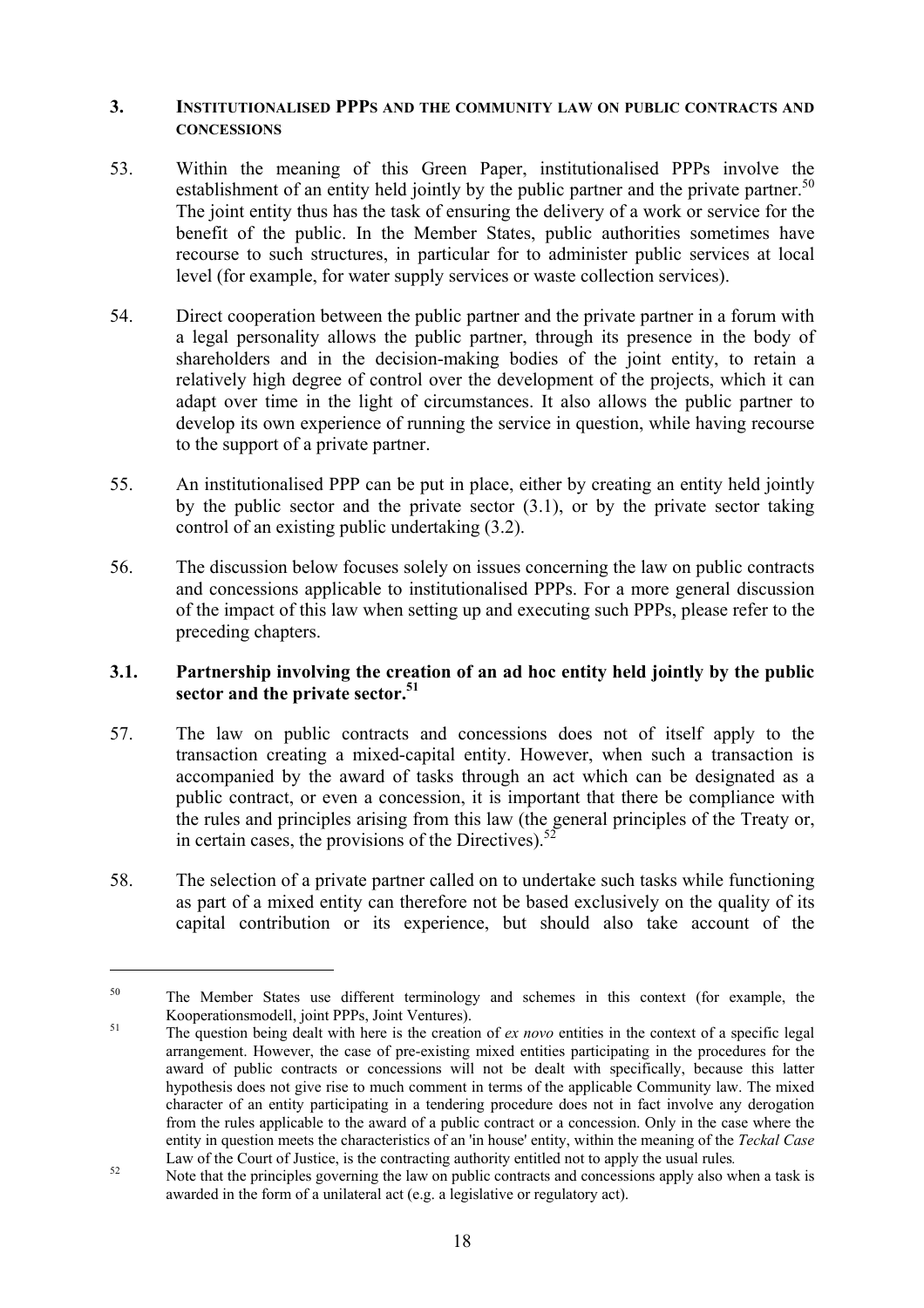characteristics of its offer – the most economically advantageous – in terms of the specific services to be provided. Thus, in the absence of clear and objective criteria allowing the contracting authority to select the most economically advantageous offer, the capital transaction could constitute a breach of the law on public contracts and concessions.

- 59. In this context, the transaction involving the creation of such an entity does not generally present a problem in terms of the applicable Community law when it constitutes a means of executing the task entrusted under a contract to a private partner. However, the conditions governing the creation of the entity must be clearly laid down when issuing the call for competition for the tasks which one wishes to entrust to the private partner.<sup>53</sup>
- 60. However, the Commission has noted that, in certain Member States, national legislation allows the mixed entities, in which the participation by the public sector involves the contracting body, to participate in a procedure for the award of a public contract or concession even when these entities are only in the course of being incorporated. In this hypothesis, the entity will be definitively incorporated only after the contract has actually been awarded to it. In other Member States, a practice has developed which tends to confuse the phase of incorporating the entity and the phase of allocating the tasks. Thus the purpose of the procedure launched by the contracting authority is to create a mixed entity to which certain tasks are entrusted.
- 61. Such formulae do not appear to offer satisfactory solutions in terms of the provisions applicable to public contracts and concessions.<sup>54</sup> In the first case, there is a risk that the effective competition will be distorted by a privileged position of the company being incorporated, and consequently of the private partner participating in this company. In the second case, the specific procedure for selecting the private partner also poses many problems. The contracting authorities encounter certain difficulties in defining the subject-matter of the contract or concession in a sufficiently clear and precise manner in this context, as they are obliged to do. The Commission has frequently noted that the tasks entrusted to the partnership structure are not clearly defined and that, in certain cases, they even fall outside any contractual framework. This raises problems not only with regard to the principles of transparency and equality of treatment, but even risks prejudicing the general interest objectives which the public authority wishes to attain. It is also evident that the lifetime of the created entity does not generally coincide with the duration of the contract or concession awarded, and this appears to encourage the extension of the task entrusted to this entity without a true competition at the time of this renewal. Sometimes this results in a situation where the tasks are awarded *de facto* for an unlimited period.
- 62. In addition, it should be pointed out that the joint creation of such entities must respect the principle of non-discrimination in respect of nationality in general and the

<sup>53</sup> Also, these conditions must not discriminate against or constitute an unjustified barrier to the freedom to provide services or to freedom of establishment, or be disproportionate to the desired objective.<br>When planning and arranging such transactions, the test involving the use of the standard forms - which

include the elements indispensable for a well-informed competition, - also demonstrate how difficult it can be to find an adequate form of advertising to award tasks falling within the scope of the law on public contracts or concessions.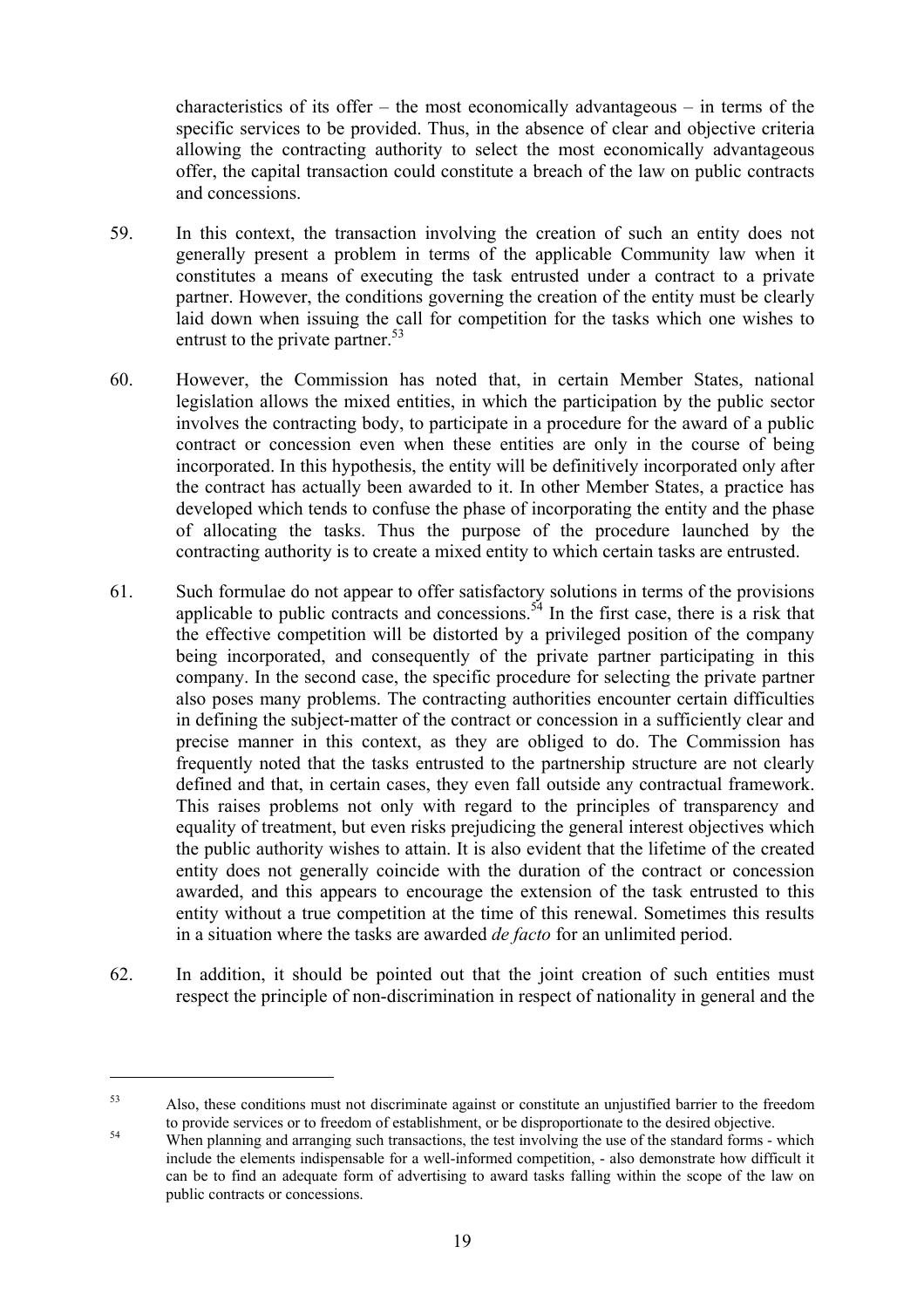free circulation of capital in particular.<sup>55</sup> Thus, for example, the public authorities cannot normally make their position as shareholder in such an entity contingent on excessive privileges which do not derive from a normal application of company  $\frac{1}{2}$ law.  $\frac{56}{2}$ 

- 63. The Commission also wishes to point out that the participation of the contracting body in the mixed entity, which becomes the joint holder of the contract at the end of the selection procedure, does not justify not applying the law on public contracts and concessions when selecting the private partner. The application of Community law on public contracts and concessions is not contingent on the public, private or mixed character of the joint contractor of the contracting body. As the Court of Justice confirmed in the *Teckal* case, this law is applicable when a contracting body decides to entrust a task to a third party, i.e. a person legally distinct from it. The position can be otherwise only in the case where the local authority exercises over the person concerned a control which is similar to that which it exercises over its own departments and, at the same time, that person carries out *the essential part of its activities* with the controlling local authority or authorities.<sup>57</sup> Only entities that fulfil these two conditions at the same time may be treated as equivalent to "in-house" entities in relation to the contracting body and have tasks entrusted to them without a competitive procedure.<sup>58</sup>
- 64. Lastly, it should be pointed out that if the mixed entity has the quality of a contracting body this quality also requires it to comply with the law applicable to public contracts and concessions when it is awarding tasks to the private partner which have not been the subject of a call for competition by the contracting authority ahead of the incorporation of the mixed entity. Thus, the private partner should not profit from its privileged position in the mixed entity to reserve for itself certain tasks without a prior call for competition.

## **3.2. Control of a public entity by a private operator**

1

65. The establishment of an institutionalised PPP may also lead to a change in the body of shareholders of a public entity. In this context, it should first be emphasised that the changeover of a company from the public sector to the private sector is an economic and political decision which, as such, falls within the sole competence of the Member States<sup>59</sup>

<sup>&</sup>lt;sup>55</sup> Participation in a new undertaking with a view to establishing lasting economic links is covered by the provisions of Article 56 relating to the free movement of capital. See Annex I of Directive 88/361/EEC, adopted in the context of the former Article 67, which lists the types of operations which must be considered as movements of capital.<br><sup>56</sup> See Judgments of the Court of 4 June 2002, Case C-367/98, *Commission v. Portugal*, ECR I-4731; Case

C-483/99, *Commission v. France*, ECR I-4781; and Judgments of 13 May 2003, Case C-463/00, *Commission v. Spain,* ECR. I-4581; Case C-98/01, *Commission v. United Kingdom,* Rec. I-4641. On the possible justifications in this framework, see Judgment of the Court of 4 June 2002, Case C-503/99, *Commission v. Belgium*, ECR I-4809.<br>
Case C-107/98, *Teckal*, Judgment of 18 November 1999, point 50.<br>
The Court of Justice has been asked to make three preliminary rulings (Cases C-26/03, C-231/03 and C-

<sup>458/03)</sup> designed to obtain additional clarification on the scope of the criteria which can establish the existence of an "in house" type relationship.<br>
This follows from the neutrality principle of the Treaty in relation to ownership rules, recognised by

Article 295 of the Treaty.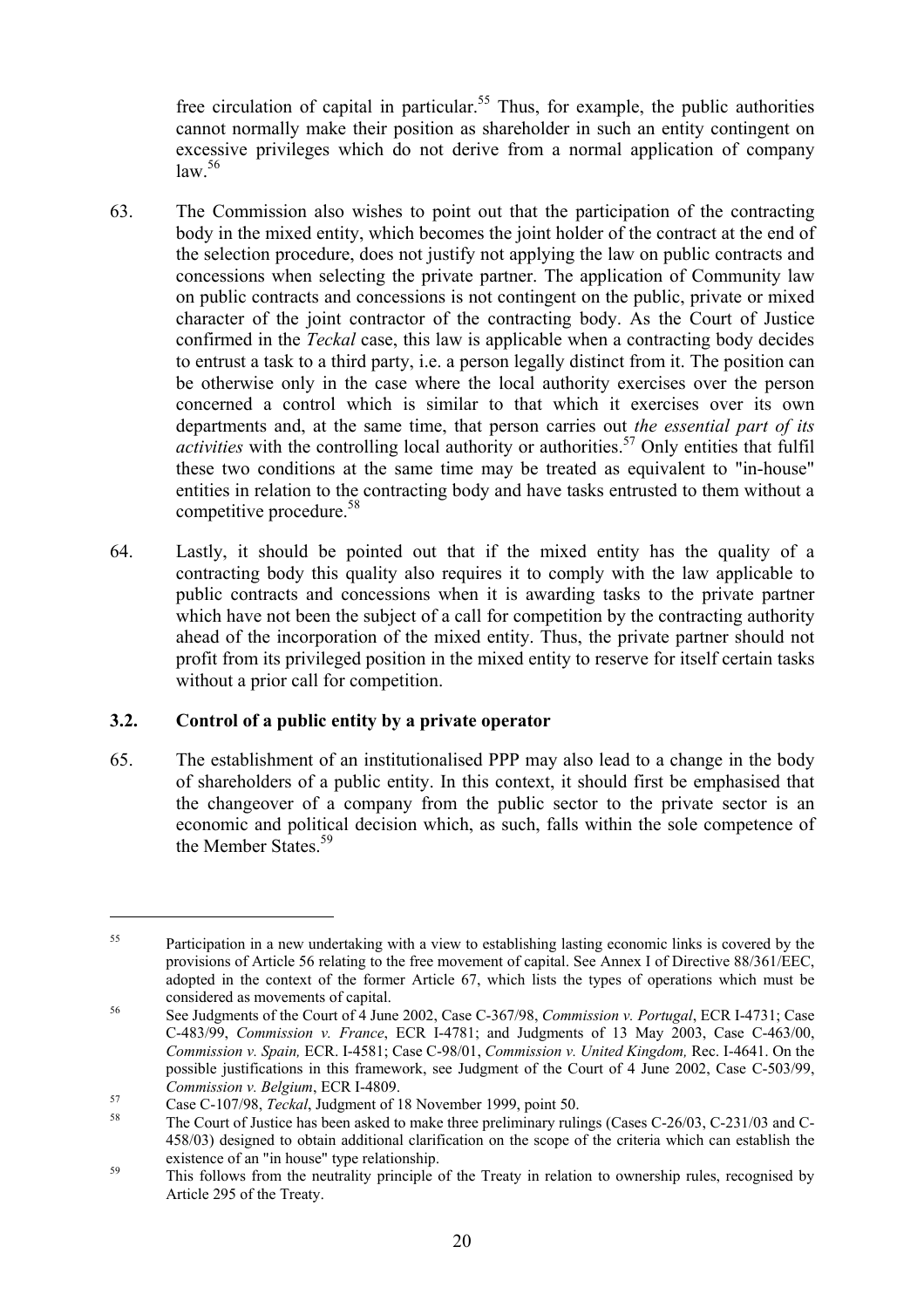- 66. It should also be pointed out that Community law on public contracts is not as such intended to apply to transactions involving simple capital injections by an investor in an enterprise, whether this latter be in the public or the private sector. Such transactions fall under the scope of the provisions of the Treaty on the free movement of capital $^{60}$ , implying in particular that the national measures regulating them must not constitute barriers to investment from other Member States.<sup>61</sup>
- 67. On the other hand, the provisions on freedom of establishment within the meaning of Article 43 of the Treaty must be applied when a public authority decides, by means of a capital transaction, to cede to a third party a holding conferring a definite influence in a public entity providing economic services normally falling within the responsibility of the State. $62$
- 68. In particular, when the public authorities grant an economic operator a definite influence in a business under a transaction involving a capital transfer, and when this transaction has the effect of entrusting to this operator tasks falling within the scope of the law on public contracts which had been previously exercised, directly or indirectly, by the public authorities, the provisions on freedom of establishment require compliance with the principles of transparency and equality of treatment, in order to ensure that every potential operator has equal access to performing those activities which had hitherto been reserved.
- 69. In addition, good practice recommends ensuring that such a capital transaction does not in reality conceal the award to a private partner of contracts which might be termed public contracts, even concessions. This is the case in particular when, before the capital transaction, the entity in question is awarded, directly and without competition, specific tasks, with a view to making the capital transaction attractive.
- 18. What experience do you have of arranging institutionalised PPPs and in particular, in the light of this experience, do you think that Community law on public contracts and concessions is complied with in such cases. If not, why not ?
- 19. Do you think that an initiative needs to be taken at Community level to clarify or define the obligations of the contracting bodies regarding the conditions requiring a call for competition between operators potentially interested in an institutionalised project? If so, on what particular points and in what form ? If not, why not?

In general and independently of the questions raised in this document:

- 20. In your view which measures or practices act as barriers to the introduction of PPPs within the European Union?
- 21. Do you know of other forms of PPPs which have been developed in countries outside the Union? Do you have examples of "good practice" in this framework which could serve as a model for the Union? If so, please elaborate.
- 22. More generally, given the considerable investments needed in certain Member States in order to pursue social and sustainable economic development, do you think a collective consideration of these questions pursued at regular intervals among the actors concerned, which would also allow for the exchange of best practice, would be useful? Do you consider that the Commission should establish such a network?

 $^{60}$  Article 56 ff. of the EC Treaty.

<sup>61</sup> See Communication of the Commission on certain legal aspects concerning intra-EU investment OJ No C 220, 19 July 1997, p.15.<br>See, on these lines, the Judgment of the Court of 13 April 2000, Case C-251/98, *Baars*, ECR I-2787